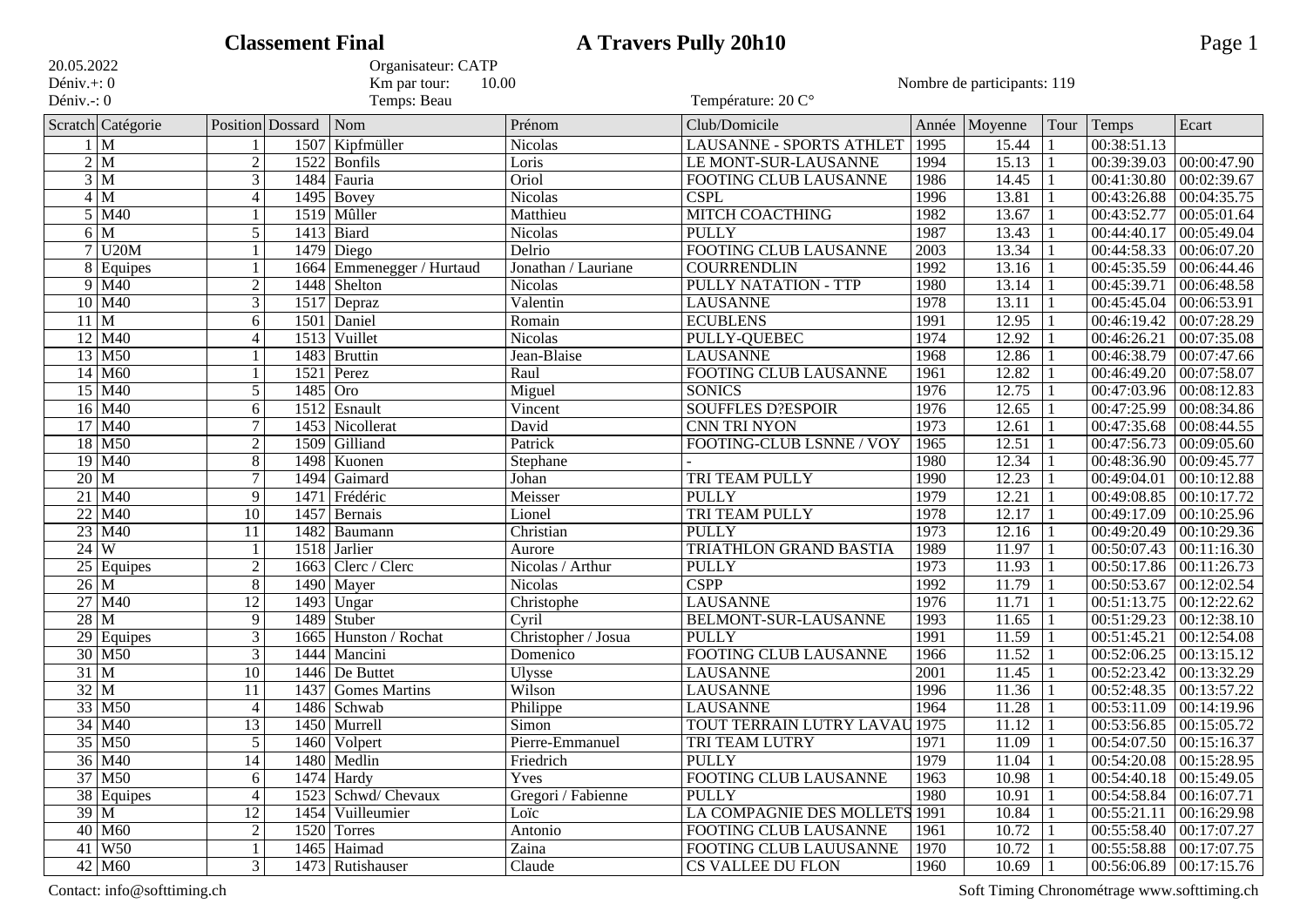|                           |                           |                  |                   |                       |                            |                               |       |         |      |                           | Page 2                    |
|---------------------------|---------------------------|------------------|-------------------|-----------------------|----------------------------|-------------------------------|-------|---------|------|---------------------------|---------------------------|
|                           | Scratch Catégorie         | Position Dossard |                   | Nom                   | Prénom                     | Club/Domicile                 | Année | Moyenne | Tour | Temps                     | Ecart                     |
|                           | $43 \mid M$               | $\overline{13}$  | 1511              | <b>Hermans</b>        | Lucien                     | PULLY-QUEBEC                  | 1992  | 10.66   |      | 00:56:16.82               | 00:17:25.69               |
|                           | $44$ M70                  |                  | 1418              | Calame                | Louis                      | <b>SENIORS DE COUBERTIN</b>   | 1952  | 10.65   |      | 00:56:18.99               | 00:17:27.86               |
|                           | $45$ M40                  | $\overline{15}$  | 1499              | Bailat                | Matthieu                   | <b>LAUSANNE</b>               | 1982  | 10.56   |      | 00:56:48.04               | 00:17:56.91               |
|                           | 46 M60                    | $\overline{4}$   | 1477              | Burger                | Heiner                     | <b>FOOTING CLUB LAUSANNE</b>  | 1953  | 10.54   |      | 00:56:54.09               | 00:18:02.96               |
|                           | $47$ M50                  | $\overline{7}$   | 1451              | Bischoff              | Marc                       | <b>LONAY</b>                  | 1963  | 10.54   |      | 00:56:54.34               | 00:18:03.21               |
|                           | 48 Equipes                | $\overline{5}$   | 1661              | Marin Guex / Lévy     | Lorena / Sébastien         | $\overline{UP}$               | 1978  | 10.50   |      | 00:57:10.08               | 00:18:18.95               |
| 49                        | W40                       |                  | 1436              | Vaugniaux             | Caroline                   | <b>ALLENS</b>                 | 1978  | 10.49   |      | 00:57:11.77               | 00:18:20.64               |
|                           | $50$ M $50$               | $\overline{8}$   | 1417              | Lamoureux             | Eric                       | <b>PULLY</b>                  | 1967  | 10.45   |      | 00:57:26.31               | 00:18:35.18               |
| $51$ W                    |                           | $\overline{2}$   | 1502              | Feusier               | Laura                      | <b>LES TRAINES-SAVATES</b>    | 1995  | 10.39   |      | 00:57:45.44               | 00:18:54.31               |
|                           | 52 M50                    | $\overline{9}$   | $\overline{1516}$ | Kleeberg              | $\overline{\mathrm{Yorg}}$ | <b>ROMONT</b>                 | 1972  | 10.34   |      | 00:58:00.44               | 00:19:09.31               |
| 53W                       |                           | $\overline{3}$   | 1435              | Yersin                | Emilia                     | <b>PAUDEX</b>                 | 1985  | 10.34   |      | 00:58:00.92               | 00:19:09.79               |
|                           | 54 M50                    | 10               | 1469              | De Buttet             | Christophe                 | <b>VAUDOISE JOGGING</b>       | 1970  | 10.32   |      | 00:58:09.66               | 00:19:18.53               |
|                           | $55\overline{\mathrm{M}}$ | 14               | 1414              | Ibram                 | Adnane                     | <b>DNH</b>                    | 1990  | 10.29   |      | 00:58:17.89               | 00:19:26.76               |
|                           | 56 W <sub>40</sub>        | $\overline{2}$   | 1433              | Pelet                 | Céline                     | <b>PULLY</b>                  | 1978  | 10.28   |      | 00:58:22.26               | 00:19:31.13               |
| $\overline{57}$           | Equipes                   | 6                | 1662              | Delessert / Delessert | Alexandre / Géraldine      | <b>DELESSERT</b>              | 1978  | 10.28   |      | 00:58:22.75               | 00:19:31.62               |
|                           | 58 M60                    | $\overline{5}$   | 1497              | Zolliker              | Marc                       | <b>PULLY</b>                  | 1962  | 10.26   |      | 00:58:27.11               | 00:19:35.98               |
| 59                        | Equipes                   | 7                | 1515              | Droz / Quartenoud     | Etienne / Laurane          | <b>LAUSANNE</b>               | 1994  | 10.12   |      | 00:59:18.39               | 00:20:27.26               |
| $\overline{60}$           | U20M                      | $\overline{2}$   | 1455              | Gertsch               | Gaëtan                     | <b>PULLY-QUEBEC</b>           | 1996  | 10.03   |      | 00:59:50.35               | 00:20:59.22               |
| 61                        | Equipes                   | $\overline{8}$   | 1666              | Hora / Hora           | Cecile / François          | <b>HORA</b>                   | 1981  | 10.01   |      | 00:59:55.93               | 00:21:04.80               |
| 62                        | $\overline{\mathrm{W}}$   | $\overline{4}$   | 1496              | Daniel                | Karine                     | <b>MONT SUR LAUSANNE</b>      | 1986  | 9.95    |      | 01:00:19.42               | 00:21:28.29               |
| 63                        | $\overline{\mathbf{M}}$   | $\overline{15}$  | 1524              | Calame                | <b>Brice</b>               |                               | 1990  | 9.91    |      | 01:00:32.23               | 00:21:41.10               |
| $64$ W                    |                           | $\overline{5}$   | 1466              | Jaccard               | Angéline                   | ROMANEL SUR LAUSANNE          | 1984  | 9.91    |      | 01:00:32.72               | 00:21:41.59               |
| $65\overline{\mathrm{M}}$ |                           | $\overline{16}$  | 1441              | Delessert             | Benjamin                   | <b>SAVIGNY</b>                | 1989  | 9.87    |      | 01:00:49.20               | 00:21:58.07               |
| 66                        | U20M                      | $\overline{3}$   | 1504              | <b>Bridel</b>         | Nathan-Guillaume           | LA-CROIX-SUR-LUTRY            | 2004  | 9.78    |      | 01:01:22.12               | 00:22:30.99               |
| 67                        | W                         | 6                | 1420              | Lhote                 | Laury                      | <b>BELMONT</b>                | 1985  | 9.77    |      | 01:01:24.30               | 00:22:33.17               |
| 68                        | $\overline{\mathbf{M}}$   | $\overline{17}$  | 1430              | Lamarche              | Marc                       | <b>FOOD ACT TEAM</b>          | 1983  | 9.75    |      | 01:01:31.34               | 00:22:40.21               |
| 69                        | M40                       | $\overline{16}$  | 1423              | Freymond              | David                      | <b>PULLY</b>                  | 1973  | 9.69    |      | 01:01:54.11               | 00:23:02.98               |
|                           | 70 W <sub>50</sub>        | $\overline{2}$   | 1434              | Walker                | Esther                     | <b>LAUSANNE</b>               | 1967  | 9.63    |      | 01:02:17.10               | 00:23:25.97               |
| $71$ M                    |                           | 18               | 1456              | Guichard              | Arno                       | PULLY-QUEBEC                  | 2001  | 9.63    |      | 01:02:19.28               | 00:23:28.15               |
| 72 M                      |                           | $\overline{19}$  | 1506              | Garnier               | Arnaud                     | <b>LAUSANNE</b>               | 1991  | 9.61    |      | 01:02:27.03               | 00:23:35.90               |
| $\frac{73}{W}$            |                           | $\overline{7}$   | 1458              | Ducommun              | Virginie                   | <b>GIMEL</b>                  | 1987  | 9.58    |      | 01:02:38.41               | 00:23:47.28               |
| $74$ M                    |                           | 20               | 1462              | Bründler              | Frédéric                   | $\overline{UP}$               | 1984  | 9.54    |      | 01:02:51.72               | 00:24:00.59               |
|                           | 75 Equipes                | $\overline{9}$   | 1660              | Armand / Le Bourgeois | Stephanie / Phlippe        | LES <sub>LB</sub>             | 1983  | 9.54    |      | 01:02:53.65               | 00:24:02.52               |
|                           | 76 M50                    | 11               | 1500              | Zweifel               | Thierry                    | <b>PULLY</b>                  | 1966  | 9.53    |      | 01:02:56.09               | 00:24:04.96               |
| 77                        | W50                       | $\overline{3}$   | 1508              | Joedicke              | Christine                  | <b>FLEUR DE LOTUS</b>         | 1972  | 9.51    |      | 01:03:04.35               | 00:24:13.22               |
| $\overline{78}$           | W <sub>60</sub>           |                  | 1472              | Nahrath-Bezzola       | Dorine                     | <b>CS VALLEE DU FLON</b>      | 1962  | 9.38    |      | 01:03:59.99               | 00:25:08.86               |
|                           | 79 M                      | 21               |                   | 1452 Liardet          | Laurent                    | <b>PULLY</b>                  | 1991  | 9.24    |      | 01:04:57.83 00:26:06.70   |                           |
|                           | $80$ M50                  | $\overline{12}$  |                   | 1439 Meidell          | Jan Erik                   | <b>VUFFLENS-LA-VILLE</b>      | 1969  | 9.21    |      | $01:05:10.89$ 00:26:19.76 |                           |
|                           | $81$ M <sub>40</sub>      | $\overline{17}$  | 1487              | Homberger             | Mathias                    | <b>PULLY DAILLETTES</b>       | 1974  | 9.14    |      | $01:05:36.74$ 00:26:45.61 |                           |
|                           | $82$ M50                  | $\overline{13}$  | 1503              | Furrer                | Julien                     | <b>PULLY</b>                  | 1971  | 9.11    |      |                           | $01:05:53.67$ 00:27:02.54 |
|                           | 83 M                      | $\overline{22}$  | 1424              | Gomes                 | Luis                       | LA COMPAGNIE DES MOLLETS 1987 |       | 9.08    |      |                           | $01:06:05.77$ 00:27:14.64 |
|                           | $84 \mid M$               | $\overline{23}$  | 1440              | Poncet-Montanges      | Arnaud                     | LA COMPAGNIE DES MOLLETS 1987 |       | 9.08    |      | $01:06:05.77$ 00:27:14.64 |                           |
|                           | 85 W <sub>40</sub>        | $\overline{3}$   | 1467              | Pittet                | Sandrine                   | TOUT TERRAIN LUTRY LAVAU 1979 |       | 8.97    |      |                           | $01:06:54.65$ 00:28:03.52 |
|                           | $86$ M50                  | 14               | 1445              | Jara                  | Cristian                   | <b>CRISRUN</b>                | 1971  | 8.96    |      |                           | $01:06:59.75$ 00:28:08.62 |
|                           | 87 M70                    | $\overline{2}$   | 1447              | Berchtold             | Serge                      | <b>F.A.S GD SACONNEX</b>      | 1945  | 8.90    |      |                           | $01:07:25.18$ 00:28:34.05 |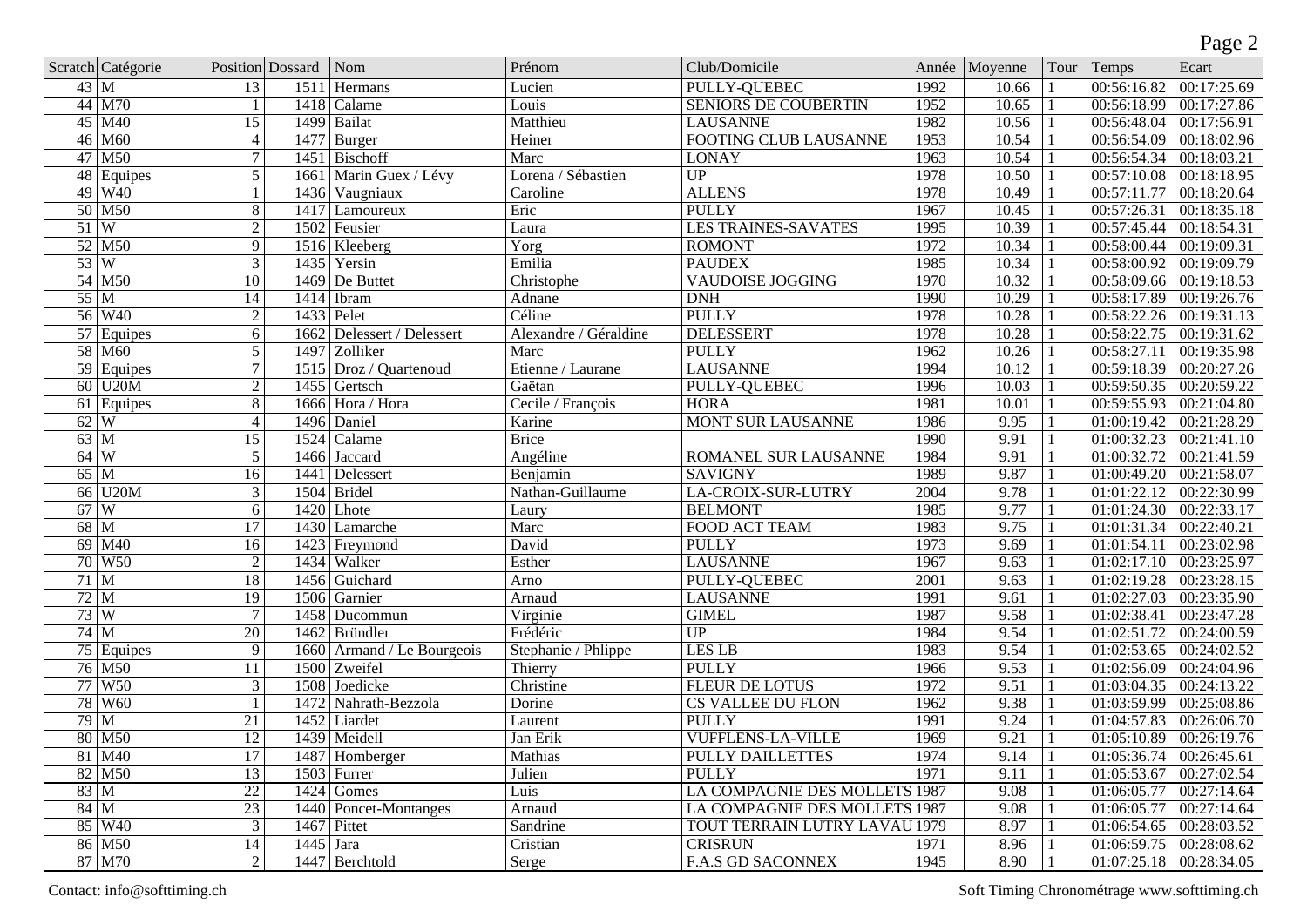|        |                           |                 |                         |                        |               |                               |      |               |                   |                          | ັ                    |
|--------|---------------------------|-----------------|-------------------------|------------------------|---------------|-------------------------------|------|---------------|-------------------|--------------------------|----------------------|
|        | Scratch Catégorie         |                 | <b>Position</b> Dossard | Nom                    | Prénom        | Club/Domicile                 |      | Année Moyenne | Tour <sup>1</sup> | Temps                    | Ecart                |
|        | 88 M60                    | 6               | 1425                    | Ehrbar                 | Jean-Luc      | <b>VAUDOISE JOGGING</b>       | 1957 | 8.84          |                   | 01:07:53.98              | 00:29:02.85          |
|        | 89 M <sub>40</sub>        | 18              | 1422                    | Schaller               | Frédéric      | <b>LA CROIX-SUR-LUTRY</b>     | 1974 | 8.83          |                   | 01:07:58.78              | 00:29:07.65          |
|        | $90\vert W$               | $\overline{8}$  | 1476                    | Tallant                | <b>Blanca</b> | <b>PULLY</b>                  | 1986 | 8.53          |                   | $\overline{01:10:22.49}$ | $\sqrt{00:31:31.36}$ |
| $91$ M |                           | $\overline{24}$ | 1475                    | Tallant                | Fabien        | <b>PULLY</b>                  | 1985 | 8.52          |                   | 01:10:23.21              | $\sqrt{00:31:32.08}$ |
|        | $92$ M <sub>40</sub>      | 19              | 1459                    | <b>Tente Belo</b>      | Rui Manuel    | <b>BILLENS</b>                | 1975 | 8.29          |                   | 01:12:25.04              | 00:33:33.91          |
|        | 93 W <sub>50</sub>        | $\overline{4}$  | 1426                    | Hoi                    | Mette         | <b>LES MOTIVES DU RUNNING</b> | 1970 | 8.24          |                   | 01:12:51.38              | 00:34:00.25          |
|        | $94$ M60                  | $\overline{7}$  | 1478                    | Henking                | Thomas        | <b>PULLY</b>                  | 1962 | 8.15          |                   | 01:13:37.37              | 00:34:46.24          |
|        | 95 M70                    | $\overline{3}$  | 1488                    | Bachmann               | Charles       | <b>SENIORS DE COUBERTIN</b>   | 1947 | 8.15          |                   | 01:13:37.37              | 00:34:46.24          |
|        | $96$ M70                  | $\overline{4}$  | 1461                    | Chiaradia              | Michel        | <b>SENIORS DE COUBERTIN</b>   | 1947 | 7.96          |                   | 01:15:21.66              | 00:36:30.53          |
|        | 97W                       | 9               | 1416                    | Tornare                | Mayla         | <b>BELMONT SUR LAUSANNE</b>   | 2001 | 7.84          |                   | 01:16:29.54              | 00:37:38.41          |
|        | 98 M70                    | $\overline{5}$  | 1415                    | Winkelmann             | Eric          | <b>SENIORS DE COUBERTIN</b>   | 1947 | 7.81          |                   | 01:16:50.59              | 00:37:59.46          |
|        | 99 W <sub>40</sub>        | $\overline{4}$  | 1428                    | Hammer                 | Franziska     | <b>PUIDOUX</b>                | 1973 | 7.78          |                   | 01:17:04.82              | 00:38:13.69          |
|        | 100 M70                   | 6               | 1449                    | Lambelet               | Jean-Michel   | <b>SKI-CLUB LA BREVINE</b>    | 1948 | 7.62          |                   | 01:18:46.86              | 00:39:55.73          |
|        | 101 M70                   | $\overline{7}$  | 1468                    | Mosimann               | François      | <b>SENIORS DE COUBERTIN</b>   | 1947 | 7.46          |                   | 01:20:26.47              | 00:41:35.34          |
|        | $102$ M <sub>40</sub>     | $\overline{20}$ |                         | 1510 Aiello            | Marco         | <b>PULLY</b>                  | 1979 | 7.08          |                   | 01:24:42.61              | 00:45:51.48          |
| 103    | $\sqrt{W}$                |                 | 1463                    | Huet                   | Françoise     | <b>SENIORS DE COUBERTIN</b>   | 1946 | 6.70          |                   | 01:29:32.08              | 00:50:40.95          |
| 104    | $\overline{\mathrm{M}70}$ | 8               | 1427                    | Willi                  | Jean          | <b>PRILLY</b>                 | 1941 | 6.34          |                   | 01:34:41.60              | 00:55:50.47          |
| 105    | $\overline{\mathrm{M}70}$ | $\overline{9}$  | 1438                    | Durussel               | Raymond       | <b>SENIORS DE COUBERTIN</b>   | 1948 | 6.07          |                   | 01:38:50.83              | 00:59:59.70          |
|        | $\overline{M40}$          |                 | 1411                    | Girardin               | Christophe    | <b>AUBORANGES</b>             | 1973 |               |                   | <b>DNF</b>               |                      |
|        | W                         |                 | 1412                    | Girardin               | Oriane        | <b>AUBORANGES</b>             | 2002 |               |                   | <b>DNF</b>               |                      |
|        | M70                       |                 | 1419                    | Beysard                | Paul-Alain    | <b>CAS SIERRE</b>             | 1950 |               |                   | <b>DNF</b>               |                      |
|        | $\overline{M}$            |                 | 1421                    | Quesnot                | Olivier       | <b>LAUSANNE</b>               | 1989 |               |                   | <b>DNF</b>               |                      |
|        | $\overline{W40}$          |                 | 1429                    | Spinello               | Sonia         | <b>LES MOTIVES DU RUNNING</b> | 1973 |               |                   | <b>DNF</b>               |                      |
|        | $\overline{M50}$          |                 | 1431                    | Bovey                  | Frédéric      | <b>BELMONT-LAUSANNE</b>       | 1972 |               |                   | <b>DNF</b>               |                      |
|        | M40                       |                 | 1432                    | Lecoultre              | Yannick       | <b>BELMONT-SUR-LAUSANNE</b>   | 1980 |               |                   | <b>DNF</b>               |                      |
|        | W40                       |                 | 1442                    | Hora                   | Cecile        | <b>PULLY</b>                  | 1981 |               |                   | <b>DNF</b>               |                      |
|        | $\overline{M40}$          |                 | 1443                    | Hora                   | Francois      | <b>PULLY</b>                  | 1979 |               |                   | <b>DNF</b>               |                      |
|        | M40                       |                 | 1470                    | Meisser                | Frédéric      | <b>PULLY</b>                  | 1979 |               |                   | <b>DNF</b>               |                      |
|        | U20W                      |                 | 1481                    | Matthey-Doret          | Célia         | <b>LA SARRAZ</b>              | 2004 |               |                   | <b>DNF</b>               |                      |
|        | $\overline{W}$            |                 | 1491                    | <b>Barjaquer</b>       | Majeda        | <b>LAUSANNE</b>               | 2002 |               |                   | <b>DNF</b>               |                      |
|        | $\overline{M40}$          |                 |                         | 1492 Da Costa Oliveira | Xavier        | <b>BUSSIGNY</b>               | 1981 |               |                   | <b>DNF</b>               |                      |
|        | $\overline{\mathbf{M}}$   |                 |                         | 1505 Dupasquier        | Cédric        | <b>FRIBOURG</b>               | 1984 |               |                   | <b>DNF</b>               |                      |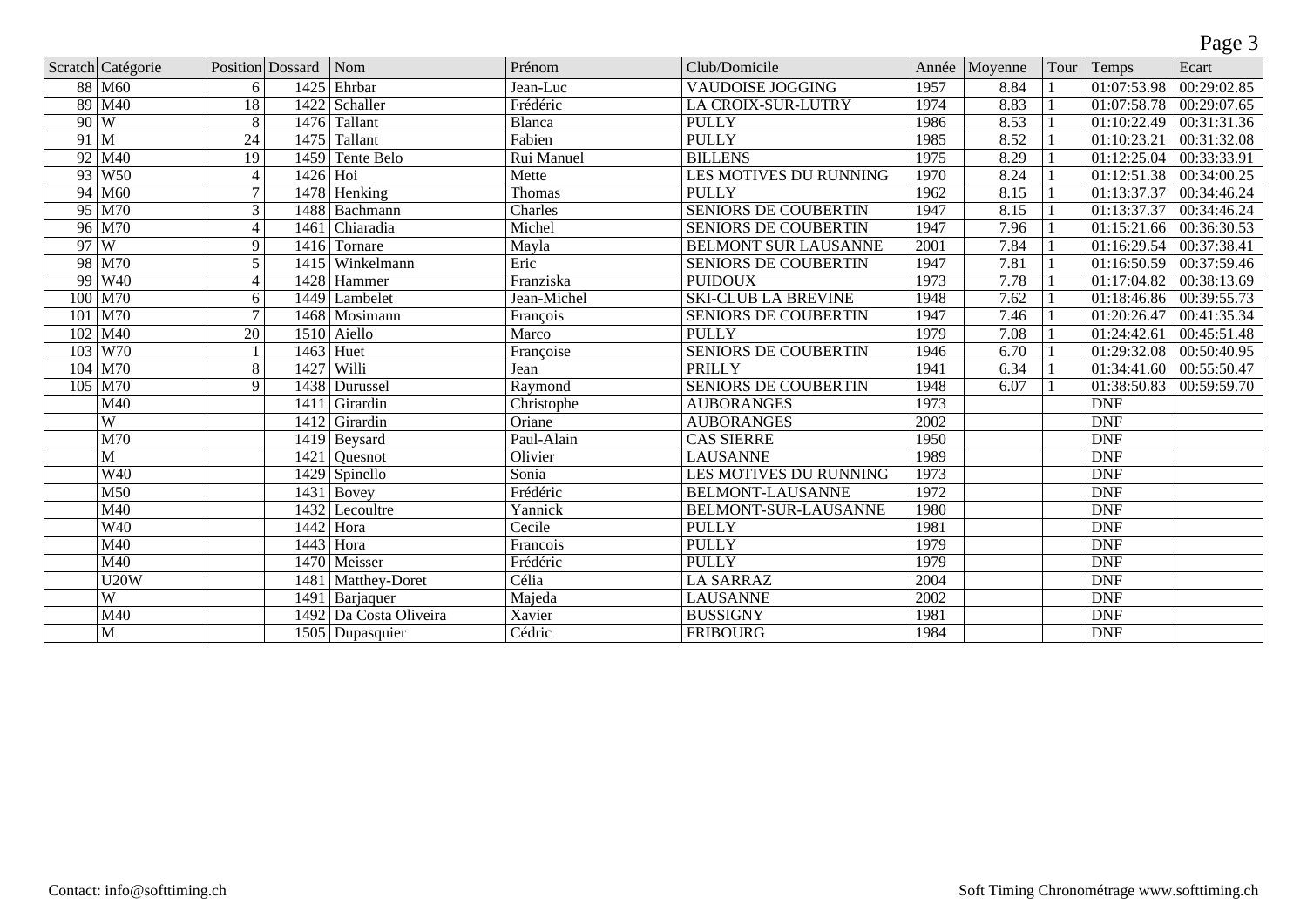|                              |                        |                  | <b>Classement Final</b> |                             |                              | <b>A Travers Pully 19h20</b><br>Page 1 |       |                            |                |                         |                             |  |  |
|------------------------------|------------------------|------------------|-------------------------|-----------------------------|------------------------------|----------------------------------------|-------|----------------------------|----------------|-------------------------|-----------------------------|--|--|
| 20.05.2022                   |                        |                  |                         | Organisateur: CATP          |                              |                                        |       |                            |                |                         |                             |  |  |
| Déniv. $+$ : 0<br>Déniv.-: 0 |                        |                  |                         | Km par tour:<br>Temps: Beau | 3.60                         | Température: 23 C°                     |       | Nombre de participants: 63 |                |                         |                             |  |  |
|                              | Scratch Catégorie      |                  | Position Dossard        | Nom                         | Prénom                       | Club/Domicile                          | Année | Moyenne                    | Tour           | Temps                   | Ecart                       |  |  |
|                              | $1$ U <sub>16</sub> M  |                  | 1127                    | Popea                       | Théotime                     | <b>FSG LUTRY/CRIS RUN</b>              | 2008  | 16.30                      |                | 00:13:15.23             |                             |  |  |
|                              | $2$ U <sub>18</sub> M  |                  | 1155                    | Barbereau Azzuro            | Paul                         | TRI TEAM PULLY                         | 2005  | 15.08                      |                | 00:14:19.46             | 00:01:04.23                 |  |  |
|                              | $3$ U <sub>16</sub> M  | $\overline{2}$   | 1144                    | Gallusser                   | Aurélien                     | <b>TRITEAMPULLY</b>                    | 2008  | 14.34                      |                | 00:15:04.08             | 00:01:48.85                 |  |  |
|                              | $4$ U16W               |                  | 1131                    | Shelton                     | Syriel                       | PULLY NATATION - TTP                   | 2007  | 14.23                      | $\overline{1}$ | 00:15:10.98             | 00:01:55.75                 |  |  |
|                              | $5$ U <sub>16</sub> M  | $\overline{3}$   | 1145                    | Duboulet                    | Louis                        | BELMONT-SUR-LAUSANNE                   | 2008  | 14.16                      |                | 00:15:15.10             | 00:01:59.87                 |  |  |
|                              | $6$ U <sub>18</sub> M  | $\overline{2}$   | 1135                    | Nicollerat                  | Karel                        | STADE LAUSANNE ATHLETISM2005           |       | 13.96                      |                | 00:15:28.57             | 00:02:13.34                 |  |  |
|                              | $7$ U <sub>16</sub> M  | $\overline{4}$   | 1150                    | Ditesheim                   | Arnaud                       | <b>FSG LUTRY/CRIS RUN</b>              | 2007  | 13.79                      |                | 00:15:40.04             | 00:02:24.81                 |  |  |
|                              | $8$ U <sub>16</sub> M  | 5                | 1141                    | Berset                      | Léo                          | <b>BELMONT-LAUSANNE</b>                | 2008  | 13.58                      |                | 00:15:54.56             | 00:02:39.33                 |  |  |
|                              | $9$ U <sub>18</sub> W  |                  | 1160                    | Joedicke                    | Padmé                        | <b>FLEUR DE LOTUS</b>                  | 2005  | 13.12                      |                | 00:16:27.93             | 00:03:12.70                 |  |  |
|                              | $10$ U <sub>16</sub> M | 6                | 1159                    | Joedicke                    | Amadéo                       | <b>FLEUR DE LOTUS</b>                  | 2008  | 13.11                      |                | 00:16:28.66             | 00:03:13.43                 |  |  |
|                              | $11$ U <sub>16</sub> M | 7                | 1149                    | Fourets                     | Marius                       | FSG LUTRY/CRIS RUN                     | 2008  | 13.06                      |                | 00:16:32.53             | 00:03:17.30                 |  |  |
|                              | $12$ U16W              | $\boldsymbol{2}$ | 1124                    | Recrosio                    | Maude                        | TOUT TERRAIN LUTRY LAVAU               | 2008  | 12.88                      |                | 00:16:46.09             | 00:03:30.86                 |  |  |
|                              | $13$ U16M              | $\overline{8}$   | 1153                    | Toichubayev                 | Takeshi                      | <b>TRITEAMPULLY</b>                    | 2008  | 12.38                      |                | 00:17:26.95             | 00:04:11.72                 |  |  |
|                              | $14$ U16W              | $\overline{3}$   | 1148                    | Eymann                      | Aiko                         | <b>LAUSANNE</b>                        | 2008  | 12.24                      |                | 00:17:38.45             | 00:04:23.22                 |  |  |
|                              | $15$ U <sub>16</sub> M | 9                | 1177                    | Baumann                     | Malik                        | <b>PULLY</b>                           | 2008  | 12.10                      |                | 00:17:51.39             | 00:04:36.16                 |  |  |
|                              | $16$ U16W              | $\overline{4}$   | 1140                    | Dasilva                     | Lucy                         | <b>BELMONT SUR LAUSANNE</b>            | 2007  | 11.92                      |                | 00:18:07.11             | 00:04:51.88                 |  |  |
|                              | 17 Plaisir H-D         |                  | 1133                    | Paris                       | Sonia                        | <b>FROIDEVILLE</b>                     | 1974  | 11.65                      |                | 00:18:32.77             | 00:05:17.54                 |  |  |
|                              | $18$ U16W              | 5                | 1139                    | Patimo                      | Clara                        | <b>STADE LAUSANNE</b>                  | 2007  | 11.60                      |                | 00:18:37.39             | 00:05:22.16                 |  |  |
|                              | 19 Plaisir H-D         | $\overline{2}$   | 1147                    | Zimmer                      | Matteo                       | <b>TRITEAMPULLY</b>                    | 2004  | 11.33                      |                | 00:19:03.52             | 00:05:48.29                 |  |  |
|                              | $20$ U16M              | 10               | 1142                    | Kachakhidze                 | Maxime                       | <b>LUTRY</b>                           | 2008  | 11.33                      |                | 00:19:04.00             | 00:05:48.77                 |  |  |
|                              | 21 Plaisir H-D         | $\overline{3}$   | 1158                    | Raimundo                    | Grégory                      | <b>EPALINGES</b>                       | 1985  | 10.93                      |                | 00:19:45.97             | 00:06:30.74                 |  |  |
|                              | $22$ U16M              | $\overline{11}$  | 1167                    | Il Khwildy                  | Souhaïb                      | 9VG/4                                  | 2008  | 10.87                      |                | 00:19:52.40             | 00:06:37.17                 |  |  |
| $\overline{23}$              | U18W                   | $\boldsymbol{2}$ | 1161                    | Juery                       | Victoire                     | <b>TTP</b>                             | 2005  | 10.78                      |                | 00:20:02.56             | 00:06:47.33                 |  |  |
|                              | $24$ U16M              | $\overline{12}$  | 1168                    | Bezençon                    | Johan Alexandre              | 9VG/5                                  | 2008  | 10.65                      |                | 00:20:16.72             | 00:07:01.49                 |  |  |
|                              | 25 Plaisir H-D         | $\overline{4}$   | 1176                    | Calame                      | <b>Brice</b>                 | <b>PULLY</b>                           | 1990  | 10.62                      |                | 00:20:20.23             | 00:07:05.00                 |  |  |
|                              | 26 Plaisir H-D         | 5                | 1152                    | Fague                       | Sébastien                    | <b>PULLY</b>                           | 1973  | 10.55                      |                | 00:20:28.74             | 00:07:13.51                 |  |  |
|                              | $27$ U16W              | 6                | 1146                    | Sanchez                     | Alicia                       | <b>PAUDEX</b>                          | 2008  | 10.43                      |                | 00:20:42.79             | 00:07:27.56                 |  |  |
|                              | 28 Plaisir H-D         | 6                | 1183                    | Rollin                      | $\overline{\text{C}}$ lément | <b>FRANCE</b>                          | 1994  | 9.89                       |                | 00:21:50.40             | 00:08:35.17                 |  |  |
|                              | $29$ U16M              | 13               |                         | 1134 Nicollerat             | Lars                         | <b>DENGES</b>                          | 2008  | 9.74                       |                | 00:22:10.36             | 00:08:55.13                 |  |  |
|                              | 30 Plaisir H-D         | $\overline{7}$   |                         | $1154$ Copin                | Claire-Marie                 | <b>ZINAL</b>                           | 1980  | 9.69                       |                | 00:22:18.10             | 00:09:02.87                 |  |  |
|                              | 31 Plaisir H-D         | $8\phantom{.}$   | 1181                    | Moany                       | Lê-Biul                      | <b>PULLY</b>                           | 1981  | 9.59                       |                | 00:22:31.66             | 00:09:16.43                 |  |  |
|                              | 32 Plaisir H-D         | 9                | 1138                    | Legault                     | Julie                        | <b>PULLY</b>                           | 1980  | 9.18                       |                | 00:23:31.68             | $\overline{00:10}:16.45$    |  |  |
|                              | 33 U16M                | $\overline{14}$  | 1172                    | Rahm                        | Dylan                        | 9VG/3                                  | 2007  | 9.08                       |                | 00:23:47.54             | 00:10:32.31                 |  |  |
|                              | $34$ Plaisir H-D       | 10               |                         | 1130 Morisod                | Françoise                    | <b>FESTIVAL PULLY QUEBEC ?</b>         | 1962  | 8.90                       |                | 00:24:16.44 00:11:01.21 |                             |  |  |
|                              | 35 Plaisir H-D         | 11               |                         | $1175$ Beaurain             | Céline                       | <b>LAUSANNE</b>                        | 1974  | 8.62                       |                |                         | $00:25:03.83$ $00:11:48.60$ |  |  |
|                              | 36 U16W                | 7                |                         | $1163$ Fischer              | Fiona                        | 9VP/5                                  | 2008  | 8.52                       |                |                         | 00:25:21.98 00:12:06.75     |  |  |
|                              | $37$ U16W              | 8                |                         | $1162$ Civit                | Inès                         | 9VP/5                                  | 2008  | 8.51                       |                |                         | 00:25:22.82 00:12:07.59     |  |  |
|                              | 38 Plaisir H-D         | $\overline{12}$  |                         | 1157 Diserens               | Marc-Olivier                 | <b>LAUSANNE</b>                        | 1977  | 8.48                       |                |                         | 00:25:27.56 00:12:12.33     |  |  |
|                              | 39 Plaisir H-D         | 13               |                         | 1185 Terzian                | Stéphane                     | <b>FRANCE</b>                          | 1970  | 8.36                       |                |                         | $00:25:49.35$ 00:12:34.12   |  |  |
|                              | $40$ U16W              | 9                |                         | 1166 Vieira Cardoso         | Luana                        | 9VG/3                                  | 2008  | 8.29                       |                |                         | 00:26:04.06 00:12:48.83     |  |  |
|                              | 41 Plaisir H-D         | $\overline{14}$  | 1129                    | Perrin                      | Jean-Marc                    | <b>PULLY-QUEBEC</b>                    | 1962  | 8.17                       |                |                         | $00:26:26.30$ 00:13:11.07   |  |  |
|                              | 42 Plaisir H-D         | 15               |                         | $1156$ Crevier              | Marie-Josée                  | <b>LAUSANNE</b>                        | 1978  | 8.13                       |                |                         | 00:26:34.77 00:13:19.54     |  |  |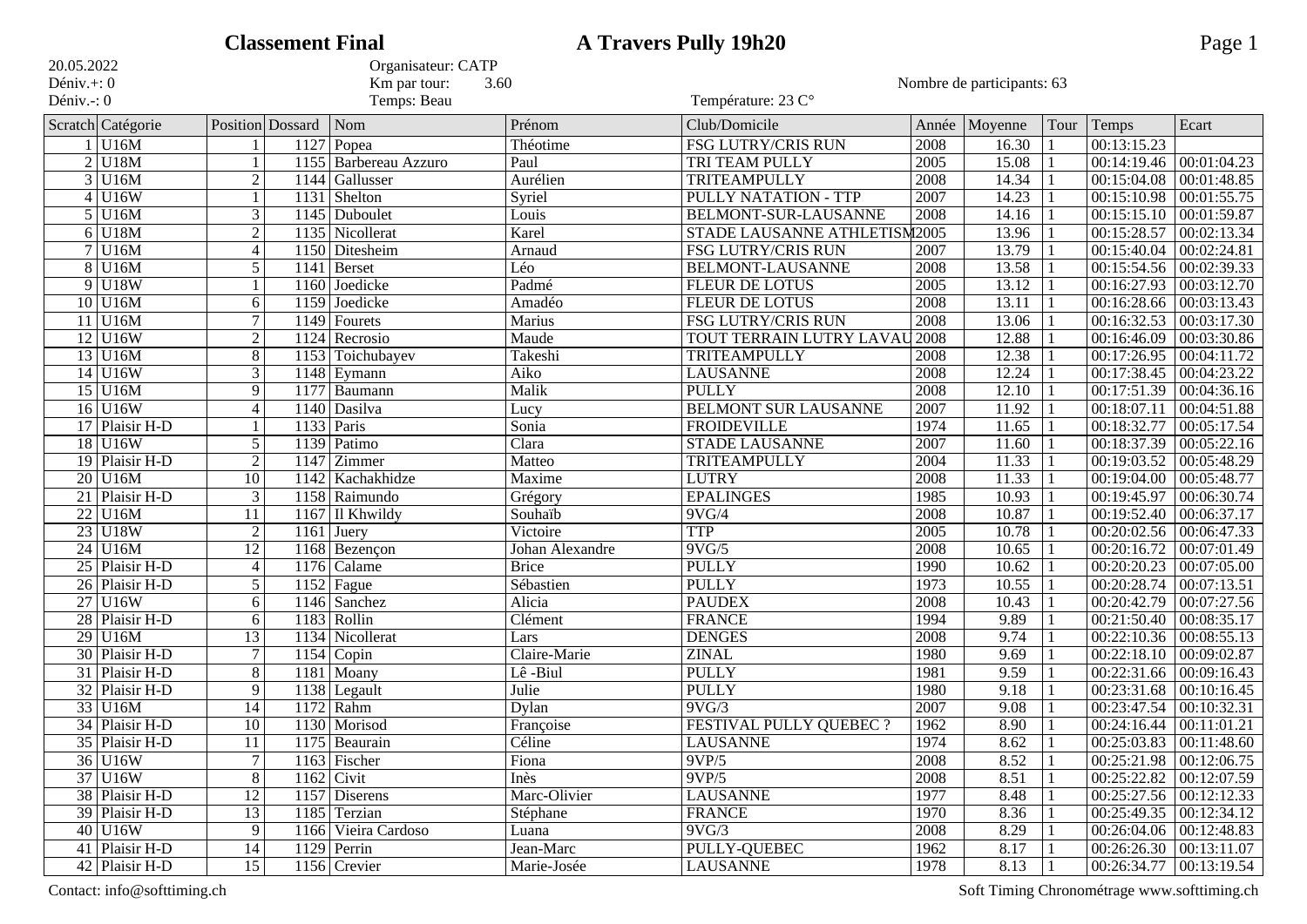## Page 2

|    | Scratch Catégorie           | Position Dossard |      | Nom                         | Prénom            | Club/Domicile         | Année | Moyenne | Tour | Temps                   | Ecart       |
|----|-----------------------------|------------------|------|-----------------------------|-------------------|-----------------------|-------|---------|------|-------------------------|-------------|
|    | $43 \mid \overline{U16M}$   | 15               |      | 1170 Herrera Vivanco        | Joan Emanuel      | $\overline{9V}G/3$    | 2007  | 8.08    |      | 00:26:44.94             | 00:13:29.71 |
| 44 | <b>U18W</b>                 | 3                |      | 1186 Bernasconi             | Lou               | <b>LAUSANNE</b>       | 2005  | 8.01    |      | 00:26:57.27             | 00:13:42.04 |
|    | 45 Plaisir H-D              | 16               |      | $1125$ Oliosi               | Michele           | <b>КАВОТСНА</b>       | 1992  | 7.87    |      | 00:27:27.51             | 00:14:12.28 |
|    | 46 Plaisir H-D              | 17               |      | 1126 Chauvet                | Sarah             | <b>КАВОТСНА</b>       | 1991  | 7.86    |      | 00:27:28.00             | 00:14:12.77 |
| 47 | U16W                        | 10               |      | $\overline{1164}$ Delessert | Laurine           | 9VG/3                 | 2008  | 7.72    |      | 00:27:59.32             | 00:14:44.09 |
|    | 48 Plaisir H-D              | 18               |      | 1184 Déglise                | Carla             | <b>PULLY</b>          | 2003  | 7.66    |      | 00:28:11.91             | 00:14:56.68 |
|    | 49 Plaisir H-D              | 19               |      | 1173 Breitler               | Anael             | <b>PULLY-QUEBEC</b>   | 1984  | 7.61    |      | 00:28:23.16             | 00:15:07.93 |
|    | 50 Plaisir H-D              | 20               |      | $\overline{1179}$ Marguerat | Genevieve         | <b>PULLY QUEBEC</b>   | 1975  | 7.61    |      | 00:28:23.16 00:15:07.93 |             |
| 51 | Plaisir H-D                 | 21               |      | 1180 Marguerat              | Laurine           | <b>PULLY QUÉBEQUE</b> | 2004  | 7.61    |      | 00:28:23.28             | 00:15:08.05 |
|    | 52 Plaisir H-D              | $\overline{22}$  |      | 1136 Gertsch                | Pierre-Yves       | <b>PULLY-QUEBEC</b>   | 1966  | 7.51    |      | 00:28:46.04             | 00:15:30.81 |
|    | 53 Plaisir H-D              | 23               |      | 1143 Paraire                | Ana               | <b>ROMANEL</b>        | 1973  | 7.28    |      | 00:29:40.34             | 00:16:25.11 |
|    | $\overline{54}$ Plaisir H-D | 24               |      | 1132 Paris                  | Son <sub>8a</sub> | <b>FROIDEVILLE</b>    | 1974  | 7.27    |      | 00:29:41.67             | 00:16:26.44 |
| 55 | U <sub>16</sub> M           | 16               | 1171 | Küenzi                      | Théodore          | 9VG/3                 | 2008  | 7.18    |      | 00:30:03.82             | 00:16:48.59 |
|    | 56 Plaisir H-D              | 25               | 1123 | Lamoureux                   | Muriel            | <b>PULLY</b>          | 1968  | 6.58    |      | 00:32:50.34             | 00:19:35.11 |
|    | U16M                        |                  |      | $1128$ Erik                 | Reichen           | <b>PULLY</b>          | 2007  |         |      | <b>DNF</b>              |             |
|    | Plaisir H-D                 |                  |      | 1137 Rudaz                  | Alexandra         | <b>LAUSANNE</b>       | 1967  |         |      | <b>DNF</b>              |             |
|    | U18W                        |                  | 1151 | Juery                       | Alexandra         | <b>TTP</b>            | 2005  |         |      | <b>DNF</b>              |             |
|    | U16W                        |                  |      | 1165 Sllamniku              | Eriona            | $9\overline{VG}/3$    | 2007  |         |      | DNF                     |             |
|    | U16M                        |                  |      | $\overline{1169}$ Gasparov  | Aram              | 9VP/5                 | 2008  |         |      | <b>DNF</b>              |             |
|    | Plaisir H-D                 |                  |      | 1174 Gindroz                | Martine           | <b>PULLY-QUEBEC</b>   | 1972  |         |      | <b>DNF</b>              |             |
|    | Plaisir H-D                 |                  |      | 1178 Valerie                | Baula             | <b>PULLY</b>          | 1969  |         |      | <b>DNF</b>              |             |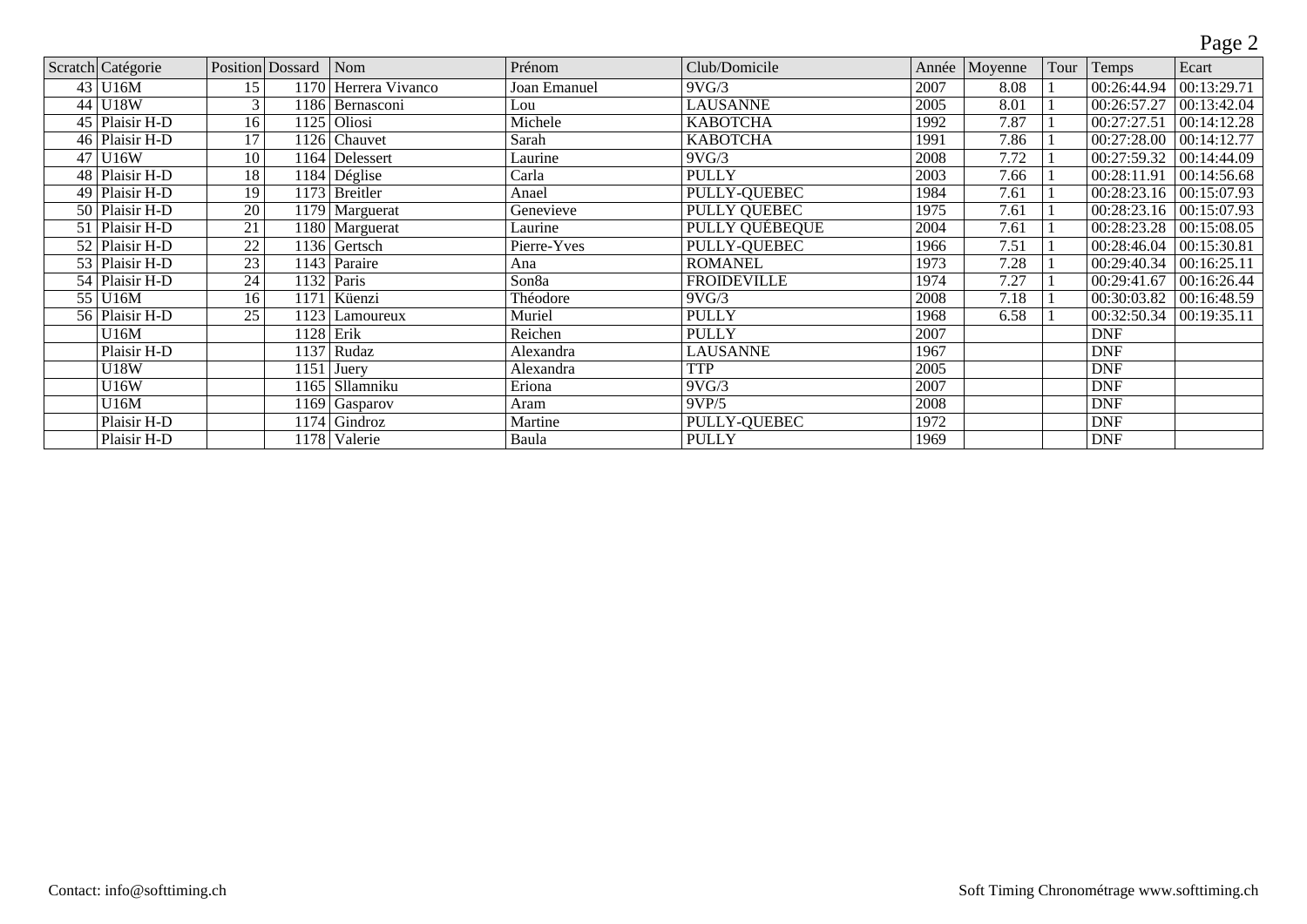| <b>Classement Final</b><br>20.05.2022<br>Organisateur: CATP |                        |                 |                        |                             |                    | <b>A Travers Pully 18h55</b><br>Page 1 |                   |                             |      |                             |                           |  |  |
|-------------------------------------------------------------|------------------------|-----------------|------------------------|-----------------------------|--------------------|----------------------------------------|-------------------|-----------------------------|------|-----------------------------|---------------------------|--|--|
|                                                             |                        |                 |                        |                             |                    |                                        |                   |                             |      |                             |                           |  |  |
| Déniv. $+$ : 0<br>Déniv.-: 0                                |                        |                 |                        | Km par tour:<br>Temps: Beau | 1.80               | Température: 24 C°                     |                   | Nombre de participants: 154 |      |                             |                           |  |  |
|                                                             | Scratch Catégorie      |                 | Position Dossard       | Nom                         | Prénom             | Club/Domicile                          | Année             | Moyenne                     | Tour | Temps                       | Ecart                     |  |  |
|                                                             | $1$ U <sub>14</sub> M  |                 | 1025                   | Mattenberger                | Romain             | RUNNING TEAM PRILLY                    | 2009              | 17.09                       |      | 00:06:19.10                 |                           |  |  |
|                                                             | $2$ U <sub>14</sub> M  | $\overline{2}$  | 1015                   | Jaccard                     | Ulysse             | <b>CHRIS RUN</b>                       | 2009              | 16.37                       |      |                             | 00:06:35.86 00:00:16.76   |  |  |
|                                                             | $3$ U <sub>14</sub> M  | $\overline{3}$  | 1047                   | Ducommun                    | $\overline{H}$ ugo | TOUT TERRAIN LUTRY LAVAU 2009          |                   | 16.17                       |      | 00:06:40.73                 | 00:00:21.63               |  |  |
|                                                             | $4$ U <sub>14</sub> M  | $\overline{4}$  | 1040                   | Funcasta                    | Alessio            | <b>RUNNING TEAM PRILLY</b>             | 2009              | 15.58                       |      | 00:06:56.04                 | 00:00:36.94               |  |  |
|                                                             | $5$ U <sub>14</sub> M  | $\overline{5}$  | 1706                   | <b>Breuss</b>               | Malo               | 9VG/3                                  | 2009              | 15.40                       |      | 00:07:00.90                 | 00:00:41.80               |  |  |
|                                                             | $6$ U <sub>14</sub> M  | 6               | 1671                   | Patimo                      | Alessio            | 8P/4                                   | $\overline{2010}$ | 15.29                       |      | 00:07:03.80                 | 00:00:44.70               |  |  |
|                                                             | $7$ U12M               |                 | 1052                   | Lanz                        | Kevin              | <b>LAUSANNE-SPORTS ATHLETIS</b>        | $\overline{2011}$ | 15.26                       |      | 00:07:04.54                 | 00:00:45.44               |  |  |
|                                                             | $8$ U12M               | $\mathbf{2}$    | 1051                   | Hadjeres                    | Leon               | <b>DENGES</b>                          | 2012              | 15.18                       |      | 00:07:06.98                 | 00:00:47.88               |  |  |
|                                                             | $9$ U <sub>14</sub> M  | 7               | 1050                   | Hadjeres                    | Vito               | <b>DENGES</b>                          | 2010              | 15.15                       |      | 00:07:07.72                 | 00:00:48.62               |  |  |
|                                                             | $10$ U12M              | $\overline{3}$  | 1074                   | Chevaux                     | Johan              | 6P/01-CB2                              | 2012              | 15.13                       |      | 00:07:08.22                 | 00:00:49.12               |  |  |
|                                                             | $11$ U14M              | $8\phantom{.}$  | 1018                   | Bernais                     | Jules              | <b>CLUB TRI TEAM PULLY</b>             | $\overline{2010}$ | 14.47                       |      | 00:07:27.86                 | 00:01:08.76               |  |  |
|                                                             | $12$ U12M              | $\overline{4}$  | 1046                   | Fourets                     | Gaspard            | <b>FSG LUTRY/CRIS RUN</b>              | $\overline{2011}$ | 14.39                       |      | 00:07:30.28                 | 00:01:11.18               |  |  |
|                                                             | $13$ U14M              | 9               | 1045                   | Maillard                    | Dorian             | <b>FSG LUTRY</b>                       | 2009              | 14.38                       |      | 00:07:30.77                 | 00:01:11.67               |  |  |
|                                                             | $14$ U14M              | $\overline{10}$ | 1693                   | <b>Baptista Fernandes</b>   | Tomás              | 8P/2                                   | $\overline{2010}$ | 14.35                       |      | 00:07:31.50                 | 00:01:12.40               |  |  |
|                                                             | $15$ U12M              | $\overline{5}$  | 1037                   | Picton                      | Romain             | <b>LAUSANNE-SPORT</b>                  | 2012              | 13.94                       |      | 00:07:44.90                 | 00:01:25.80               |  |  |
|                                                             | $16$ U14M              | 11              | 1019                   | Buyrukcan                   | Théo               | <b>TTP</b>                             | $\overline{2010}$ | 13.92                       |      | 00:07:45.39                 | 00:01:26.29               |  |  |
|                                                             | $17$ U12M              | 6               | 1043                   | Favre                       | Julien             | CHESEAUX-SUR-LAUSANNE                  | 2011              | 13.89                       |      | 00:07:46.38                 | 00:01:27.28               |  |  |
|                                                             | $18$ U14M              | 12              | 1672                   | Clerc                       | Arthur             | 8P/5                                   | $\overline{2010}$ | 13.87                       |      | 00:07:47.10                 | 00:01:28.00               |  |  |
|                                                             | $19$ U14M              | $\overline{13}$ | 1048                   | Fague                       | Paul               | <b>PULLY</b>                           | 2009              | 13.76                       |      | 00:07:50.79                 | 00:01:31.69               |  |  |
|                                                             | $20$ U12M              | $\overline{7}$  | 1067                   | Harmsen                     | Jonas              | 7P/9                                   | $\overline{2011}$ | 13.76                       |      | 00:07:50.79                 | 00:01:31.69               |  |  |
|                                                             | $21$ U12M              | $\overline{8}$  | 1020                   | Erni                        | Loan               | LAUSANNE-SPORTS ATHLETIS 2011          |                   | 13.76                       |      | 00:07:51.04                 | 00:01:31.94               |  |  |
|                                                             | $22$ U12M              | 9               |                        | 1084 Nihan                  | Luca               | $6P/02-CB$                             | 2011              | 13.64                       |      | 00:07:55.13                 | 00:01:36.03               |  |  |
| $\overline{23}$                                             | U12M                   | $\overline{10}$ | 1030                   | <b>Murrell Santillanes</b>  | Sebastian          | TOUT TERRAIN LUTRY LAVAU               | $\frac{1}{2011}$  | 13.62                       |      | 00:07:55.64                 | 00:01:36.54               |  |  |
|                                                             | $24$ U12M              | 11              | 1114                   | Geoffroy                    | Antoni             | 7P/1                                   | 2011              | 13.60                       |      | 00:07:56.37                 | 00:01:37.27               |  |  |
|                                                             | $25$ U <sub>14</sub> M | 14              | 1683                   | Gamygin                     | Nikita             | 9VP/5                                  | 2009              | 13.60                       |      | 00:07:56.60                 | 00:01:37.50               |  |  |
|                                                             | $26$ U <sub>14</sub> M | $\overline{15}$ | 1039                   | Häner                       | Paul               | TRIATHLON TEAM PULLY TTP               | 2009              | 13.56                       |      | 00:07:57.82                 | 00:01:38.72               |  |  |
|                                                             | $27$ U12M              | $\overline{12}$ | 1049                   | Cavallet                    | Guillaume          | <b>PULLY</b>                           | 2012              | 13.56                       |      | 00:07:58.05                 | 00:01:38.95               |  |  |
|                                                             | $28$ U <sub>14</sub> M | $\overline{16}$ | 1022                   | Thierstein                  | Axel               | <b>PULLY</b>                           | 2010              | 13.39                       |      | 00:08:03.93                 | 00:01:44.83               |  |  |
|                                                             | $29$ U14M              | $\overline{17}$ | 1674                   | <b>Testone Confalonieri</b> | Lorenzo            | 8P/5                                   | 2010              | 13.34                       |      | 00:08:05.62                 | 00:01:46.52               |  |  |
|                                                             | $30$ U14M              | $\overline{18}$ | 1692                   | Schäfer                     | Louis              | 7P/6                                   | 2010              | 13.34                       |      | 00:08:05.62                 | 00:01:46.52               |  |  |
|                                                             | $31$ U14M              | $\overline{19}$ | 1676                   | Legault                     | Mathys             | 8P/10                                  | 2010              | 13.24                       |      | 00:08:09.28                 | 00:01:50.18               |  |  |
|                                                             | $32$ U14M              | $\overline{20}$ | 1684                   | Baumberger                  | Adrien             | 8P/11                                  | $\overline{2010}$ | 13.23                       |      | 00:08:09.71                 | 00:01:50.61               |  |  |
|                                                             | $33$ U12M              | $\overline{13}$ |                        | 1026 Repulles               | Marc               | <b>PULLY</b>                           | 2011              | 13.21                       |      | 00:08:10.66 00:01:51.56     |                           |  |  |
|                                                             | $34$ U <sub>14</sub> M | 21              |                        | 1038 Schaller               | Adrien             | <b>PULLY</b>                           | 2010              | 13.20                       | -11  | 00:08:10.90 00:01:51.80     |                           |  |  |
|                                                             | $35$ U12M              | $\overline{14}$ |                        | $1055$ Gottardo             | Emile Nicola       | $6P/05-MA$                             | 2011              | 12.97                       |      | $00:08:19.69$ $00:02:00.59$ |                           |  |  |
|                                                             | $36$ U12M              | $\overline{15}$ |                        | 1060 De Rubertis            | Adriano            | $5P/04-AL$                             | 2012              | 12.96                       |      |                             | 00:08:19.95 00:02:00.85   |  |  |
|                                                             | $37$ U14M              | $\overline{22}$ |                        | $1675$ Barbey               | Nico               | $6P/05-MA$                             | 2010              | 12.89                       |      |                             | $00:08:22.61$ 00:02:03.51 |  |  |
|                                                             | 38 U14M                | $\overline{23}$ |                        | 1117 Bosset                 | Sven               | 8P/4                                   | 2010              | 12.80                       |      | $00:08:26.23$ 00:02:07.13   |                           |  |  |
|                                                             | $39$ U12M              | $\overline{16}$ |                        | 1028 Panchaud               | Noah               | <b>TRITEAM PULLY</b>                   | 2011              | 12.79                       |      | 00:08:26.48 00:02:07.38     |                           |  |  |
|                                                             | $40$ U12M              | 17              | $\overline{1031}$ Leal |                             | Samuel             | TRI TEAM PULLY                         | $\sqrt{2012}$     | 12.78                       |      | 00:08:27.00 00:02:07.90     |                           |  |  |
|                                                             | $41$ U12M              | $\overline{18}$ |                        | 1034 Schöffl                | Matias             | <b>PULLY</b>                           | 2012              | 12.78                       |      |                             | 00:08:27.00 00:02:07.90   |  |  |
|                                                             | 42 U12M                | 19              |                        | 1101 Aubert                 | Eliot              | $5P/10-BT$                             | 2012              | 12.76                       |      |                             | 00:08:27.66 00:02:08.56   |  |  |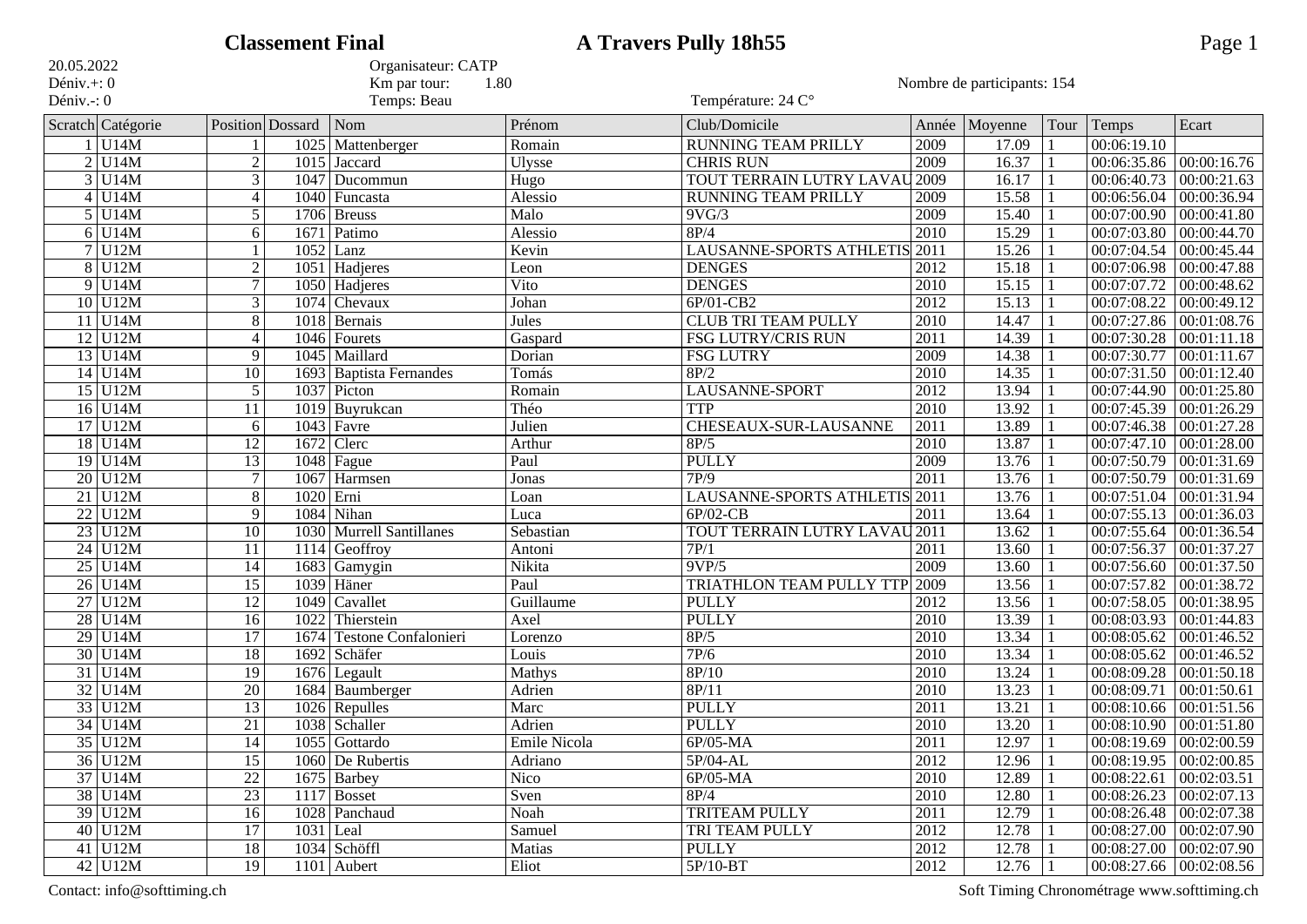|                 |                            |                 |                  |                             |                       |                                |                   |             |              |                         | Page 2                                      |
|-----------------|----------------------------|-----------------|------------------|-----------------------------|-----------------------|--------------------------------|-------------------|-------------|--------------|-------------------------|---------------------------------------------|
|                 | Scratch Catégorie          |                 | Position Dossard | Nom                         | Prénom                | Club/Domicile                  | Année             | Moyenne     | Tour         | Temps                   | Ecart                                       |
|                 | 43 U12M                    | $\overline{20}$ | 1099             | Finlay--Pernet              | Rory                  | 7P/6                           | $\overline{2011}$ | 12.76       |              | 00:08:27.91             | 00:02:08.81                                 |
|                 | 44 U14M                    | $\overline{24}$ | 1689             | Rodrigues Lima              | Lucas                 | 8P/1                           | 2009              | 12.75       |              | 00:08:28.40             | 00:02:09.30                                 |
|                 | $45$ U12M                  | $\overline{21}$ | 1053             | Quilichini                  | $\overline{Hug}$      | 7P/10                          | $\overline{2012}$ | 12.73       |              | 00:08:28.90             | 00:02:09.80                                 |
| 46              | U14M                       | $\overline{25}$ | 1685             | Eskandari                   | <b>Key Khosrow</b>    | 8P/11                          | 2009              | 12.62       |              | 00:08:33.33             | 00:02:14.23                                 |
| $\overline{47}$ | U12M                       | $\overline{22}$ |                  | 623 Medica Lamano           | Mateo                 | <b>PULLY</b>                   | 2012              | 12.53       | 1            | 00:08:36.98             | 00:02:17.88                                 |
|                 | 48 U14M                    | $\overline{26}$ | 1686             | Spadaro                     | Mirko                 | 8P/11                          | 2009              | 12.47       | 1            | 00:08:39.69             | 00:02:20.59                                 |
| 49              | U12M                       | $\overline{23}$ | 1017             | Blanchon                    | Marin                 | <b>PULLY</b>                   | $\overline{2011}$ | 12.43       |              | 00:08:41.14             | 00:02:22.04                                 |
| $\overline{50}$ | U14M                       | 27              | 1680             | Chollet                     | Tom                   | 7P/9                           | 2010              | 12.40       |              | 00:08:42.38             | 00:02:23.28                                 |
|                 | $51$ U12M                  | 24              | 1079             | Léonard                     | <b>Harrison Louis</b> | $6P/06-MA$                     | 2012              | 12.39       | 1            | 00:08:42.87             | 00:02:23.77                                 |
|                 | $52$ U12M                  | $\overline{25}$ | 1113             | Von Büren                   | Lenny                 | $6P/09-BT$                     | 2012              | 12.39       | 1            | 00:08:43.12             | 00:02:24.02                                 |
|                 | $53$ U12M                  | $\overline{26}$ | 1054             | Gamboni                     | Jules                 | $6P/05-MA$                     | $\overline{2012}$ | 12.31       | 1            | 00:08:46.30             | 00:02:27.20                                 |
|                 | $54$ U14M                  | 28              | 1687             | Aubert                      | Tobias                | 7P/7                           | $\overline{2010}$ | 12.31       |              | 00:08:46.30             | 00:02:27.20                                 |
|                 | 55 U12M                    | 27              | 1092             | Baude                       | Sacha                 | 5-6P/MULTI-CM                  | 2012              | 12.23       | -1           | 00:08:49.91             | 00:02:30.81                                 |
|                 | $56$ U12M                  | $\overline{28}$ | 1107             | Remy                        | Enéas                 | 7P/5                           | 2011              | 12.20       | $\mathbf{1}$ | 00:08:51.13             | 00:02:32.03                                 |
|                 | $57$ U14M                  | $\overline{29}$ | 1121             | Kramer                      | <b>Stanislas</b>      | 8P/4                           | $\overline{2010}$ | 12.20       |              | 00:08:51.14             | 00:02:32.04                                 |
|                 | 58 U12M                    | 29              | 1097             | Schneider                   | Adam                  | 5-6P/MULTI-CM                  | 2012              | 12.14       |              | 00:08:53.79             | 00:02:34.69                                 |
| 59              | U12M                       | $\overline{30}$ | 621              | Schatner                    | Aurel                 | <b>LA CONVERSION</b>           | 2012              | 12.06       |              | 00:08:57.15             | 00:02:38.05                                 |
| 60              | U14M                       | $\overline{30}$ | 1688             | Pelletier                   | Trystan               | 8P/1                           | 2009              | 12.04       | 1            | 00:08:58.14             | 00:02:39.04                                 |
| $\overline{61}$ | U14M                       | $\overline{31}$ | 1698             | Margot                      | Pierrick              | $\overline{8P/3}$              | 2010              | 12.03       |              | 00:08:58.63             | 00:02:39.53                                 |
| $\overline{62}$ | U12M                       | $\overline{31}$ | 1096             | Legault                     | Zacharie              | 5-6P/MULTI-CM                  | 2012              | 11.91       |              | 00:09:04.22             | 00:02:45.12                                 |
| 63              | U12M                       | $\overline{32}$ | 1072             | Bähler                      | Alexis                | 6P/01-CB2                      | $\overline{2011}$ | 11.88       |              | 00:09:05.68             | 00:02:46.58                                 |
| 64              | U12M                       | $\overline{33}$ |                  | 1016 Noetzli                | Matia                 | <b>PULLY</b>                   | 2011              | 11.86       | -1           | 00:09:06.39             | 00:02:47.29                                 |
| $\overline{65}$ | U12M                       | $\overline{34}$ | 622              | Garcia Bogner               | Lucia                 | <b>RIVERIENNE TOUT TERRAIN</b> | 2012              | 11.82       |              | 00:09:08.11             | 00:02:49.01                                 |
| 66              | U14M                       | $\overline{32}$ | 1673             | Egger                       | Jérémy                | 8P/5                           | 2009              | 11.81       | 1            | 00:09:08.60             | 00:02:49.50                                 |
| 67              | U12M                       | $\overline{35}$ | 1027             | Panchaud                    | Léo                   | <b>PULLY NATATION</b>          | 2012              | 11.78       | 1            | 00:09:10.30             | 00:02:51.20                                 |
| 68              | U12M                       | $\overline{36}$ | 1041             | Légeret                     | Liam                  | <b>PAUDEX</b>                  | 2012              | 11.76       | 1            | 00:09:11.01             | 00:02:51.91                                 |
| $\overline{69}$ | $\overline{\mathrm{U12M}}$ | $\overline{37}$ | 1707             | Perriard                    | Tristan               | 6P/07-CM                       | $\overline{2011}$ | 11.69       | $\mathbf{1}$ | 00:09:14.17             | 00:02:55.07                                 |
|                 | 70 U12M                    | 38              | 1098             | Bohren                      | Hubert                | 7P/6                           | $\overline{2011}$ | 11.69       |              | 00:09:14.42             | 00:02:55.32                                 |
|                 | $71$ U12M                  | 39              | 1064             | Pena Teixeira               | Enzo                  | 5P/08-CM                       | 2012              | 11.68       | 1            | 00:09:14.67             | 00:02:55.57                                 |
|                 | $72$ U12M                  | $\overline{40}$ | 1077             | Obrzud                      | Jeremi                | 6P/01-CB2                      | 2012              | 11.64       | 1            | 00:09:16.86             | 00:02:57.76                                 |
|                 | $73$ U14M                  | $\overline{33}$ | 1700             | Genton                      | Loïc                  | 9VG/3                          | 2009              | 11.54       | 1            | 00:09:21.47             | 00:03:02.37                                 |
|                 | 74 U14M                    | 34              | 1120             | Juillerat                   | Isayah                | 8P/4                           | 2010              | 11.49       | 1            | 00:09:24.13             | 00:03:05.03                                 |
|                 | 75 U12M                    | $\overline{41}$ | 1059             | Reber                       | Luca                  | 5P/09-BT                       | 2012              | 11.47       |              | 00:09:25.13             | 00:03:06.03                                 |
|                 | $76$ U12M                  | 42              | 1115             | Manetti                     | Mattia                | 7P/1                           | $\overline{2011}$ | 11.46       |              | 00:09:25.62             | 00:03:06.52                                 |
| 77              | U <sub>12M</sub>           | $\overline{43}$ | 1021             | Schlatter                   | Elias                 | <b>PULLY</b>                   | $\overline{2011}$ | 11.38       |              | 00:09:29.55             | 00:03:10.45                                 |
| 78              | U12M                       | 44              | 1070             | Racine                      | Paul-Ryan             | $5P/05-AL$                     | $\overline{2012}$ | 11.38       |              | 00:09:29.57             | 00:03:10.47                                 |
|                 | $79$ U14M                  | $\overline{35}$ |                  | 1695 Barrière               | Adrien                | 8P/3                           | 2010              | 11.35       | 1            | 00:09:31.01 00:03:11.91 |                                             |
|                 | $80$ U <sub>14</sub> M     | $\overline{36}$ |                  | $1042$ Anaye                | Sami                  | <b>PULLY</b>                   | 2009              | $11.33$   1 |              | 00:09:31.76 00:03:12.66 |                                             |
|                 | $81$ U12M                  | $\overline{45}$ |                  | 1110 Burnotte               | Charles               | 6P/09-BT                       | $\overline{2011}$ | 11.33       | -1           |                         | 00:09:31.99 00:03:12.89                     |
|                 | $82$ U12M                  | $\overline{46}$ |                  | 617 Mohammed                | Deller                | <b>PAUDEX</b>                  | 2012              | 11.30       | -1           |                         | $\boxed{00:09:33.69}$ $\boxed{00:03:14.59}$ |
|                 | 83 U12M                    | 47              |                  | 1105 Nikles                 | Louis                 | 5P/01-CB2                      | 2012              | 11.29       | -1           |                         | $00:09:33.90$ $00:03:14.80$                 |
|                 | $84$ U12M                  | 48              |                  | $1083$ Gherbi               | Nolan                 | 5P/03-CB                       | 2012              | 11.27       | 1            | 00:09:34.87             | 00:03:15.77                                 |
|                 | $85$ U <sub>12</sub> M     | 49              |                  | $1182$ Elind                | Etienne               | 7P/7                           | 2011              | 11.26       | -1           | 00:09:35.37             | $\sqrt{00:03:16.27}$                        |
|                 | $86$ U12M                  | 50              | 1062             | Bezençon                    | Mattia                | $5P/08-CM$                     | 2012              | 11.24       |              | 00:09:36.38             | 00:03:17.28                                 |
|                 | $87$ U12M                  | 51              |                  | $\overline{1708}$ Yancevski | Dylan                 | 7P2                            | 2011              | $11.23$   1 |              | 00:09:36.85             | 00:03:17.75                                 |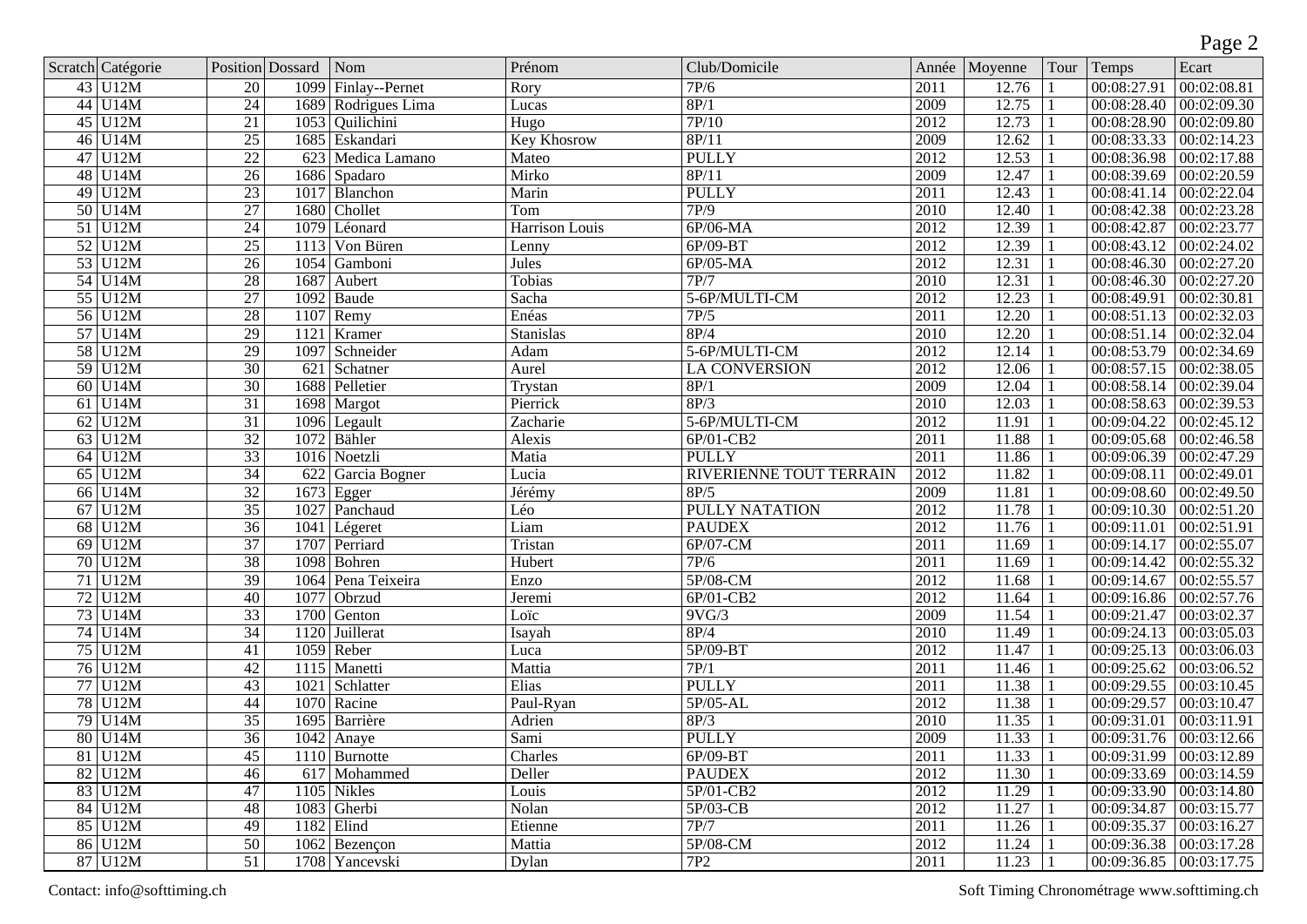|     |                   |                 |                  |                               |                           |                             |      |               |                |                           | Page 3                      |
|-----|-------------------|-----------------|------------------|-------------------------------|---------------------------|-----------------------------|------|---------------|----------------|---------------------------|-----------------------------|
|     | Scratch Catégorie |                 | Position Dossard | Nom                           | Prénom                    | Club/Domicile               |      | Année Moyenne | Tour           | Temps                     | Ecart                       |
|     | 88 U14M           | $\overline{37}$ | 1033             | Schöffl                       | Maël                      | <b>PULLY</b>                | 2010 | 11.23         |                | 00:09:37.09               | 00:03:17.99                 |
|     | $89$ U12M         | $\overline{52}$ | 1063             | Murith                        | Benjamin                  | 5P/08-CM                    | 2012 | 11.22         |                | 00:09:37.58               | 00:03:18.48                 |
|     | $90$ U12M         | $\overline{53}$ | 1116             | Valbuena                      | Enzo                      | 7P/1                        | 2011 | 11.21         | -1             | 00:09:37.83               | 00:03:18.73                 |
| 91  | U12M              | 54              | 1086             | El Habzi                      | Amine                     | $6P/04-AL$                  | 2011 | 11.19         | 1              | 00:09:39.05               | 00:03:19.95                 |
|     | $92$ U14M         | 38              | 1187             | Bimond                        | Quentin                   | 8P/3                        | 2010 | 11.15         | $\mathbf{1}$   | 00:09:41.02               | 00:03:21.92                 |
|     | 93 U12M           | $\overline{55}$ | 1080             | Arcan                         | Danny                     | 7P/7                        | 2011 | 11.11         | 1              | 00:09:43.03               | 00:03:23.93                 |
|     | $94$ U14M         | $\overline{39}$ | 1036             | Cavallet                      | Maxime                    | <b>PULLY</b>                | 2010 | 11.11         | 1              | 00:09:43.26               | 00:03:24.16                 |
|     | $95$ U12M         | 56              | 624              | Hüni                          | Elias                     | <b>PULLY</b>                | 2011 | 11.11         | 1              | 00:09:43.52               | 00:03:24.42                 |
|     | $96$ U14M         | 40              | 1044             | Favre                         | Nolan                     | CHESEAUX-SUR-LAUSANNE       | 2010 | 11.10         | $\mathbf{1}$   | 00:09:44.01               | 00:03:24.91                 |
|     | 97 U12M           | $\overline{57}$ | 1089             | Rod                           | Nathan                    | 6P/04-AL                    | 2012 | 11.02         |                | 00:09:48.14               | 00:03:29.04                 |
|     | 98 U14M           | 41              | 1032             | Monneron                      | Ethan                     | <b>PULLY</b>                | 2010 | 10.95         | $\mathbf{1}$   | 00:09:51.80               | 00:03:32.70                 |
|     | 99 U12M           | 58              | 1085             | Egger                         | Rayan                     | $6P/04-AL$                  | 2011 | 10.91         | 1              | 00:09:53.99               | 00:03:34.89                 |
|     | 100 U12M          | 59              | 1023             | Thierstein                    | Léo                       | <b>PULLY</b>                | 2012 | 10.83         |                | 00:09:58.10               | 00:03:39.00                 |
|     | 101 U12M          | $\overline{60}$ | 1069             | Ducrey                        | Thomas                    | 5P/05-AL                    | 2012 | 10.83         | -1             | 00:09:58.59               | 00:03:39.49                 |
|     | 102 U12M          | $\overline{61}$ | 1102             | <b>Batista De Sousa</b>       | David                     | $5P/10-BT$                  | 2012 | 10.81         | 1              | 00:09:59.32               | 00:03:40.22                 |
|     | 103 U12M          | $\overline{62}$ | 1068             | Balegno                       | Clément                   | $5P/05-AL$                  | 2012 | 10.77         | $\mathbf{1}$   | 00:10:01.76               | 00:03:42.66                 |
| 104 | U12M              | 63              | 1076             | Konovets                      | Marc                      | 6P/01-CB2                   | 2012 | 10.65         |                | 00:10:08.40               | 00:03:49.30                 |
| 105 | U12M              | 64              | 1091             | Widmer                        | Robin                     | $6P/04-AL$                  | 2011 | 10.57         | $\mathbf{1}$   | 00:10:13.01               | 00:03:53.91                 |
|     | $106$ U12M        | $\overline{65}$ | 1111             | Duran                         | Cem Ethan                 | $6P/09-BT$                  | 2012 | 10.53         | $\mathbf{1}$   | 00:10:15.43               | 00:03:56.33                 |
|     | $107$ U14M        | 42              | 1704             | Stierand                      | Maximilien                | 9VG/3                       | 2009 | 10.47         | $\mathbf{1}$   | 00:10:18.86               | 00:03:59.76                 |
|     | 108 U12M          | 66              | 1093             | <b>Blanco Mendez</b>          | Léo Matthys               | 5-6P/MULTI-CM               | 2012 | 10.46         |                | 00:10:19.59               | 00:04:00.49                 |
|     | 109 U12M          | $\overline{67}$ | 1104             | Anaye                         | Joud                      | 5P/01-CB2                   | 2012 | 10.44         |                | 00:10:20.58               | 00:04:01.48                 |
|     | 110 U12M          | 68              | 1094             | Dizdari                       | Elio Petrit               | 5-6P/MULTI-CM               | 2012 | 10.44         | 1              | 00:10:20.59               | 00:04:01.49                 |
|     | $111$ U12M        | 69              | 1071             | Saaman                        | Owen                      | $5P/05-AL$                  | 2012 | 10.09         | 1              | 00:10:42.08               | 00:04:22.98                 |
|     | $112$ U12M        | 70              | 1056             | Ortega                        | Javier Alejandro          | $6P/05-MA$                  | 2011 | 10.08         |                | 00:10:43.06               | 00:04:23.96                 |
|     | $113$ U12M        | 71              | 1075             | Comte                         | Arthur                    | $6P/01-CB2$                 | 2011 | 9.97          | 1              | 00:10:49.87               | 00:04:30.77                 |
|     | $114$ U12M        | 72              | 1065             | Rejaifar                      | Mohammad Ilya             | 5P/08-CM                    | 2012 | 9.76          |                | 00:11:04.25               | 00:04:45.15                 |
|     | $115$ U12M        | 73              | 1095             | Iglesias                      | Miguel                    | 5-6P/MULTI-CM               | 2011 | 9.74          |                | 00:11:04.98               | 00:04:45.88                 |
|     | $116$ U14M        | 43              | 1701             | Iglesias                      | Daniel                    | 9VG/3                       | 2009 | 9.71          | 1              | 00:11:07.63               | 00:04:48.53                 |
|     | $117$ U14M        | $\overline{44}$ | 1705             | Torri                         | <b>Markus</b>             | 7P/1                        | 2010 | 9.67          | 1              | 00:11:10.33               | 00:04:51.23                 |
|     | 118 U12M          | $\overline{74}$ | 619              | Otsgeu                        | $\overline{Alp}$          | <b>PULLY</b>                | 2012 | 9.53          | 1              | 00:11:19.82               | 00:05:00.72                 |
|     | $119$ U12M        | 75              | 1073             | Chalamet                      | Max                       | 6P/01-CB2                   | 2012 | 9.46          |                | 00:11:24.69               | 00:05:05.59                 |
|     | 120 U14M          | 45              | 1702             | Pavarin                       | Federico                  | 9VG/3                       | 2009 | 9.38          |                | 00:11:30.79               | 00:05:11.69                 |
|     | $121$ U12M        | $\overline{76}$ | 1035             | Marzloff                      | Charles                   | <b>BELMONT-SUR-LAUSANNE</b> | 2011 | 9.32          |                | 00:11:35.15               | 00:05:16.05                 |
|     | $122$ U12M        | 77              | 1057             | <b>Bridel</b>                 | Mathys                    | 5P/09-BT                    | 2012 | 9.31          |                | 00:11:36.11               | 00:05:17.01                 |
| 123 | U14M              | $\overline{46}$ | 1694             | Laert De Ávila                | Marco                     | 8P/2                        | 2010 | 9.30          |                | 00:11:36.84               | 00:05:17.74                 |
|     | $124$ U14M        | 47              |                  | 1691 Karakoyun                | Eyyub                     | 7P/6                        | 2010 | 9.24          | $\overline{1}$ | $00:11:41.26$ 00:05:22.16 |                             |
|     | $125$ U12M        | $\overline{78}$ | 1109             | Arcan                         | <b>Brett</b>              | 7P/8                        | 2011 | 9.23          | 1              | 00:11:41.98 00:05:22.88   |                             |
|     | $126$ U14M        | 48              | 1690             | Sulem                         | <b>Ben Joseph Yehouda</b> | 8P/1                        | 2009 | 9.23          | -1             | 00:11:42.23               | $\sqrt{00:05:23.13}$        |
|     | $127$ U14M        | 49              | 1699             | Sainz San Segundo             | Mateo                     | 8P/3                        | 2009 | 9.21          | -1             |                           | $00:11:43.44$ $00:05:24.34$ |
|     | 128 U12M          | 79              | 1088             | Likaj                         | Erlind                    | $6P/04-AL$                  | 2012 | 9.14          | -1             |                           | 00:11:49.26 00:05:30.16     |
|     | $129$ U12M        | $\overline{80}$ | 1082             | Fischer                       | Eliott                    | 7P/10                       | 2011 | 9.06          | -1             | 00:11:55.61               | 00:05:36.51                 |
|     | $130$ U14M        | $\overline{50}$ | 1709             | Sampatkunar                   | Maxim                     | 7P2                         | 2010 | 9.03          |                | 00:11:57.80               | 00:05:38.70                 |
|     | $131$ U14M        | $\overline{51}$ | 1122             | Nsimba Luzayadio Mikombderemy |                           | 8P/4                        | 2009 | 7.32          | -1             | 00:14:44.73               | 00:08:25.63                 |
|     | $132$ U12M        | 81              |                  | 1078 Alves                    | Elias                     | $6P/06-MA$                  | 2012 | 6.91          | $\perp$        |                           | 00:15:37.10 00:09:18.00     |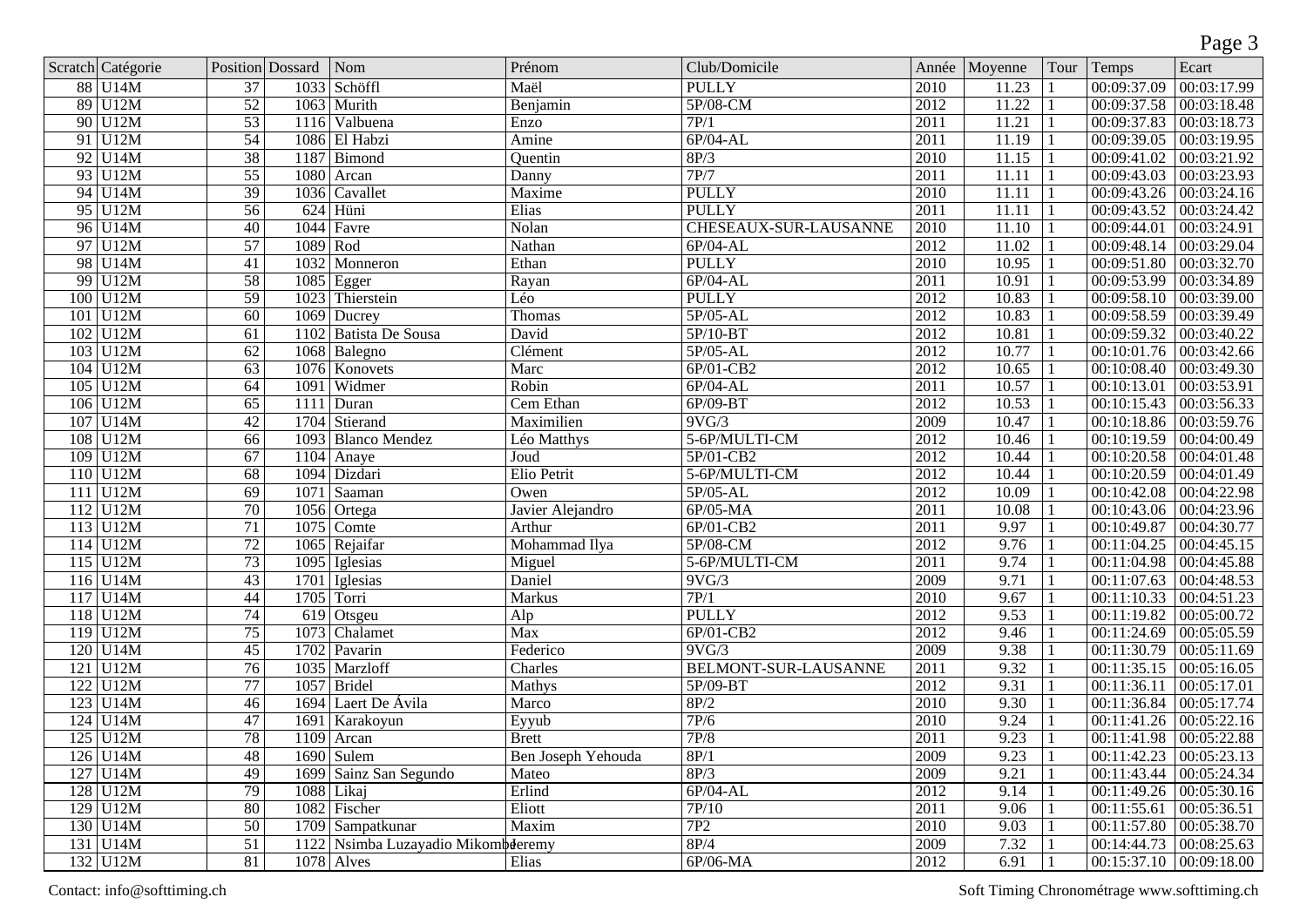|           |                      |                        |                |                   |      |               |      |            | Page 4 |
|-----------|----------------------|------------------------|----------------|-------------------|------|---------------|------|------------|--------|
| Catégorie | Position Dossard Nom |                        | Prénom         | Club/Domicile     |      | Année Moyenne | Tour | Temps      | Ecart  |
| U12M      |                      | 823   Medico Lamabo    | Mateo          | <b>PULLY</b>      | 2012 |               |      | <b>DNF</b> |        |
| U14M      |                      | $1024$ Astolfi         | Alessio        | <b>TTLL LUTRY</b> | 2009 |               |      | <b>DNF</b> |        |
| U14M      |                      | $1029$ Goodenough      | Daniel         | <b>LAUSANNE</b>   | 2010 |               |      | <b>DNF</b> |        |
| U12M      |                      | 1058 Fournier          | Léonard        | $5P/09-BT$        | 2012 |               |      | <b>DNF</b> |        |
| U12M      |                      | 1061 Muñoz Arias       | <b>Nicolas</b> | $5P/04-AL$        | 2012 |               |      | <b>DNF</b> |        |
| U12M      |                      | $1066$ Pebre           | Mike           | 5P/02-CB2         | 2012 |               |      | <b>DNF</b> |        |
| U12M      |                      | 1087 Jean-Alexis       | Edward         | 6P/04-AL          | 2012 |               |      | <b>DNF</b> |        |
| U12M      |                      | 1090 Thöni             | Gabriel        | 6P/04-AL          | 2011 |               |      | <b>DNF</b> |        |
| U12M      |                      | 1100 Gonçalves Miranda | Fabio          | 5P/07-MA          | 2012 |               |      | <b>DNF</b> |        |
| U12M      |                      | 1103 Hunziker          | Colin          | 5P/10-BT          | 2012 |               |      | <b>DNF</b> |        |
| U12M      |                      | 1106 Pisciottano Rauss | Camilo         | 7P/5              | 2011 |               |      | <b>DNF</b> |        |
| U12M      |                      | 1108 Veyret            | Yannis         | 7P/5              | 2011 |               |      | <b>DNF</b> |        |

U12M 1108 Veyret Yannis 7P/5 2011 DNF U12M 1112 Sukiennik Amaury 6P/09-BT 2011 DNF U14M 1118 Geambasu Horia 8P/4 2009 DNF U14M | 1119 | Haller | Eden | 8P/4 | 2010 | | | DNF U14M 1677 Litzén Zackarias 8P/10 2009 DNF U14M 1678 Pascale Andrea 8P/10 2010 DNF U14M 1679 Loosli Arnaud 9VG/4 2009 DNF U14M | 1681 Jean-Alexis | William | 7P/9 | 2010 | | | DNF U14M | 1682 | Brodard | Charles | 9VG/5 | 2009 | | | DNF U14M 1697 Lagier Mattis 8P/3 2009 DNF U14M 1703 Rochat Xavier 9VG/3 2009 DNF

Scratch Catégorie Position Dossard Nom<br>
V12M 823 Medi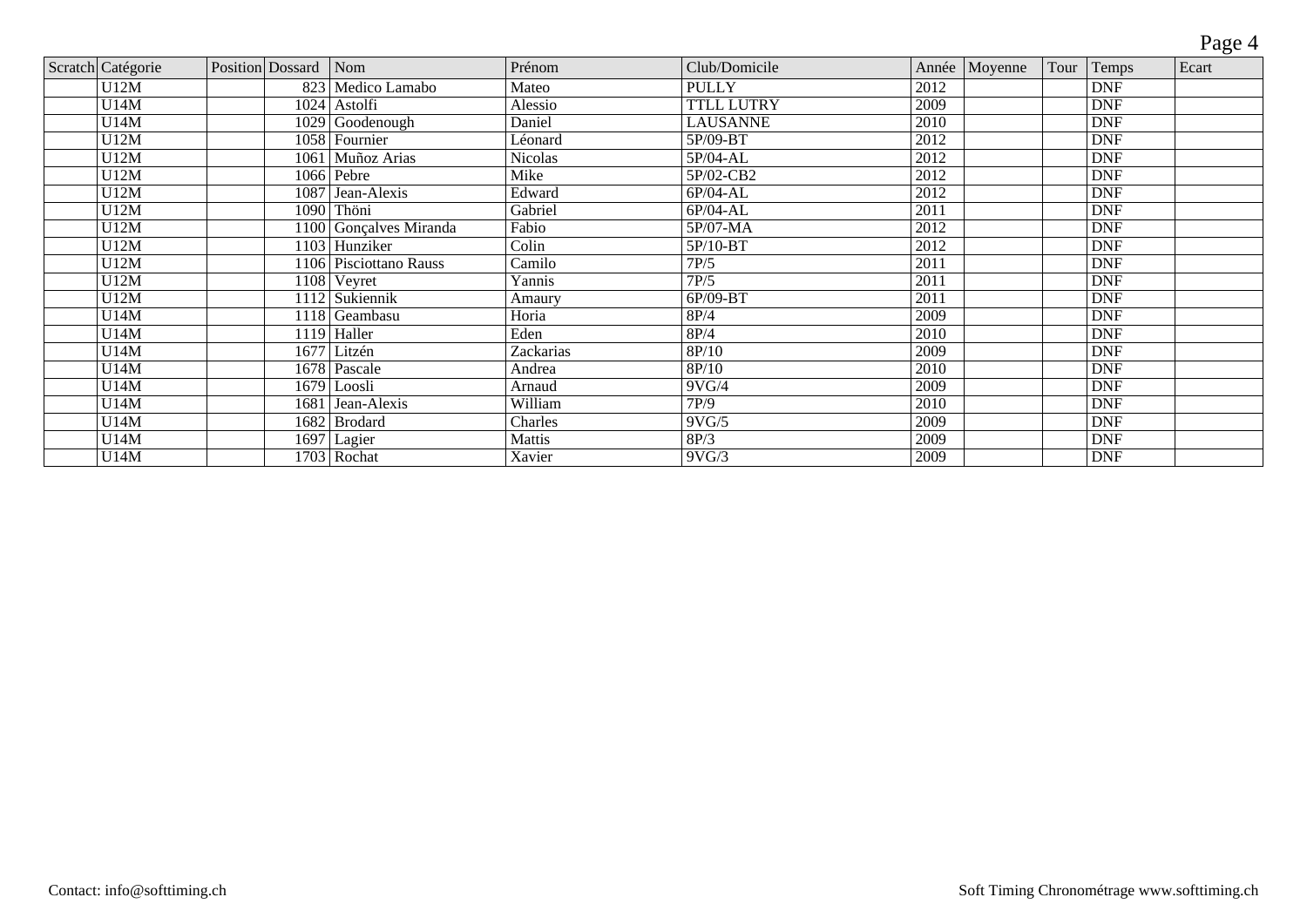|                          |                  | <b>Classement Final</b> |                       |                               | <b>A Travers Pully 18h30</b>         |                   |                             |      |                             | Page 1                      |
|--------------------------|------------------|-------------------------|-----------------------|-------------------------------|--------------------------------------|-------------------|-----------------------------|------|-----------------------------|-----------------------------|
| 20.05.2022               |                  |                         | Organisateur: CATP    |                               |                                      |                   |                             |      |                             |                             |
| Déniv. $+$ : 0           |                  |                         | Km par tour:          | 1.80                          |                                      |                   | Nombre de participants: 124 |      |                             |                             |
| Déniv.-: 0               |                  |                         | Temps: Beau           |                               | Température: 25 C°                   |                   |                             |      |                             |                             |
| Scratch Catégorie        |                  | Position Dossard        | Nom                   | Prénom                        | Club/Domicile                        | Année             | Moyenne                     | Tour | Temps                       | Ecart                       |
| U14W                     |                  | 809                     | Popea                 | Emilia                        | <b>FSG LUTRY/CRIS RUN</b>            | 2010              | 15.16                       |      | 00:07:07.42                 |                             |
| $\overline{2}$<br>U12W   |                  | 827                     | Santarella            | Luana                         | LAUSANNE-SPORTS ATHLETIS             | 2011              | 15.15                       |      | 00:07:07.60                 | 00:00:00.18                 |
| 3<br>U12W                | $\boldsymbol{2}$ | 822                     | Lehmann               | Sarah                         | LAUSANNE-SPORTS ATHLETIS 2011        |                   | 14.97                       |      | 00:07:12.77                 | 00:00:05.35                 |
| U14W<br>4                | $\mathbf{2}$     |                         | 814 Pythoud           | Julie                         | LAUSANNE-SPORTS ATHLETIS 2010        |                   | 14.84                       |      | 00:07:16.78                 | 00:00:09.36                 |
| U12W<br>5                | $\overline{3}$   |                         | 825 Eich              | Alicia                        | LAUSANNE-SPORTS ATHLETIS 2011        |                   | 14.54                       |      | 00:07:25.52                 | 00:00:18.10                 |
| U12W<br>6                | $\overline{4}$   | 833                     | Ducommun              | Elisa                         | <b>TOUT TERRAIN LUTRY LAVAU 2011</b> |                   | 13.45                       |      | 00:08:01.92                 | 00:00:54.50                 |
| $\overline{7}$<br> U14W  | 3                | 834                     | Roulie                | Lea                           | <b>TRI TEAM PULLY</b>                | 2009              | 13.36                       |      | 00:08:05.08                 | 00:00:57.66                 |
| 8<br>U12W                | 5                | 901                     | Maurin                | Orience                       | 7P/6                                 | 2011              | 13.33                       |      | 00:08:06.19                 | 00:00:58.77                 |
| U12W<br>9                | 6                | 870                     | Thorburn              | Sienna                        | 5P/09-BT                             | 2012              | 13.10                       |      | 00:08:14.61                 | 00:01:07.19                 |
| U12W<br>$\overline{10}$  | $\overline{7}$   |                         | 815 Astolfi           | $\overline{\text{Valentina}}$ | <b>LA CONVERSION</b>                 | $\overline{2011}$ | 13.04                       |      | 00:08:16.78                 | 00:01:09.36                 |
| U12W<br>11               | 8                | 864                     | Baumann               | Roxane                        | 6P/05-MA                             | 2012              | 12.98                       |      | 00:08:19.21                 | 00:01:11.79                 |
| U12W<br>12               | 9                | 891                     | Yewha                 | Salima                        | 7P/10                                | 2011              | 12.87                       |      | 00:08:23.37                 | 00:01:15.95                 |
| U14W<br>13               | $\overline{4}$   | 817                     | Shelton               | Jeyhan                        | <b>PULLY NATATION - TTP</b>          | 2009              | 12.68                       |      | 00:08:31.16                 | 00:01:23.74                 |
| U14W<br>14               | $\sqrt{5}$       | 828                     | Orlandi               | Elisa                         | <b>FSG LUTRY</b>                     | 2010              | 12.65                       |      | 00:08:32.24                 | 00:01:24.82                 |
| U12W<br>$\overline{15}$  | 10               | 874                     | Melly                 | Olivia                        | 5P/08-CM                             | 2012              | 12.61                       |      | 00:08:34.08                 | 00:01:26.66                 |
| $\overline{16}$<br> U14W | 6                | 857                     | Duvoisin              | Kate                          | 8P/3                                 | 2010              | 12.47                       |      | 00:08:39.68                 | 00:01:32.26                 |
| 17<br> U12W              | 11               | 915                     | Sack                  | Telma                         | $6P/03-AL$                           | 2011              | 12.46                       |      | 00:08:39.93                 | 00:01:32.51                 |
| U12W<br>18               | 12               |                         | 819 Panchaud          | Mélissa                       | <b>TRI TEAM PULLY</b>                | 2012              | 12.46                       |      | 00:08:40.16                 | 00:01:32.74                 |
| $\overline{19}$<br>U12W  | 13               |                         | 816 Shelton           | Maelys                        | PULLY                                | 2012              | 12.43                       |      | 00:08:41.16                 | 00:01:33.74                 |
| U12W<br>$\overline{20}$  | 14               | 869                     | Lathuilliere          | Elsa                          | 6P/05-MA                             | 2012              | 12.38                       |      | 00:08:43.44                 | 00:01:36.02                 |
| U12W<br>21               | $\overline{15}$  |                         | 895 Roduit            | Alice                         | 6P/04-AL                             | 2012              | 12.35                       |      | 00:08:44.78                 | 00:01:37.36                 |
| $\overline{22}$<br>U12W  | $\overline{16}$  | 879                     | Ahr                   | Athénaïs                      | 6P/01-CB2                            | $\overline{2012}$ | 12.34                       |      | 00:08:45.02                 | 00:01:37.60                 |
| U12W<br>$\overline{23}$  | $\overline{17}$  | 911                     | Bodin                 | Doriane                       | $6P/03-AL$                           | 2012              | 12.20                       |      | 00:08:51.15                 | 00:01:43.73                 |
| $\overline{24}$<br>U12W  | 18               | 896                     | Steininger            | Selma                         | $6P/04-AL$                           | 2012              | 12.18                       |      | 00:08:52.13                 | 00:01:44.71                 |
| $\overline{25}$<br>U14W  | $\overline{7}$   | 820                     | Buzzi                 | Cyanea                        |                                      | 2009              | 12.01                       |      | 00:08:59.44                 | 00:01:52.02                 |
| $\overline{26}$<br>U12W  | 19               | 900                     | Eymann                | Thalia                        | 7P/6                                 | 2011              | 11.96                       |      | 00:09:01.62                 | 00:01:54.20                 |
| $\overline{27}$<br>U14W  | 8                | 836                     | Chautems              | Uma Lou                       | $\overline{8P/4}$                    | 2010              | 11.94                       |      | 00:09:02.59                 | 00:01:55.17                 |
| $\overline{28}$<br>U12W  | $\overline{20}$  | 829                     | Rutishauser           | Anaïs                         | <b>FSG LUTRY</b>                     | 2011              | 11.92                       |      | 00:09:03.58                 | 00:01:56.16                 |
| 29<br>U12W               | 21               | 877                     | Schneider             | Zoé                           | 7P/9                                 | 2011              | 11.77                       |      | 00:09:10.41                 | 00:02:02.99                 |
| $\overline{30}$<br>U14W  | 9                | 847                     | Duval                 | <b>Iris</b>                   | 8P/1                                 | $\overline{2010}$ | 11.75                       |      | 00:09:11.37                 | 00:02:03.95                 |
| $\overline{31}$<br>U12W  | $\overline{22}$  | 923                     | Rod                   | Kelia                         | $6P/07-CM$                           | 2011              | 11.72                       |      | 00:09:13.06                 | 00:02:05.64                 |
| $\overline{32}$<br>U14W  | 10               |                         | 841 Menétrey          | Lily-Rose                     | 7P/9                                 | $\overline{2010}$ | 11.70                       |      | 00:09:13.80                 | 00:02:06.38                 |
| $33$ U12W                | $\overline{23}$  |                         | 878 Schöttker         | Zoé Ellie                     | 7P/9                                 | $\overline{2011}$ | 11.66                       |      | 00:09:15.51                 | 00:02:08.09                 |
| $34$ U14W                | 11               |                         | 854 Affolter          | Lucie                         | 8P/3                                 | 2009              | $11.55$  1                  |      | 00:09:20.89 00:02:13.47     |                             |
| $35$ U12W                | $\overline{24}$  |                         | 876 Aldersey          | Corinna                       | 5P/02-CB2                            | 2012              | 11.48                       |      | $00:09:24.30$ $00:02:16.88$ |                             |
| $36$ U12W                | $\overline{25}$  |                         | 883 Slama             | Alexandra                     | 6P/01-CB2                            | 2011              | 11.48                       |      | $00:09:24.30$ 00:02:16.88   |                             |
| 37 U12W                  | $\overline{26}$  |                         | 872 Nelissen          | Marieke                       | $5P/04-AL$                           | 2012              | 11.48                       |      |                             | $00:09:24.54$ $00:02:17.12$ |
| 38 U14W                  | $\overline{12}$  |                         | 848 Maury             | Anna-Léa                      | 8P/1                                 | 2009              | 11.31                       |      | 00:09:33.06 00:02:25.64     |                             |
| 39 U12W                  | $\overline{27}$  |                         | 871 Barbier Ulivastri | Lola                          | $5P/04-AL$                           | 2012              | 11.24                       |      | 00:09:36.71 00:02:29.29     |                             |
| $40$ U14W                | 13               |                         | 850 Nikles            | Elisa                         | 8P/1                                 | 2009              | 11.18                       |      | 00:09:39.39 00:02:31.97     |                             |
| 41 U14W                  | $\overline{14}$  |                         | 849 Monnier           | Juliette                      | 8P/1                                 | 2010              | 11.18                       |      | 00:09:39.63 00:02:32.21     |                             |
| 42 U12W                  | $\overline{28}$  |                         | $867$ Hora            | Charlotte                     | 6P/05-MA                             | 2012              | 11.13                       |      | 00:09:42.31 00:02:34.89     |                             |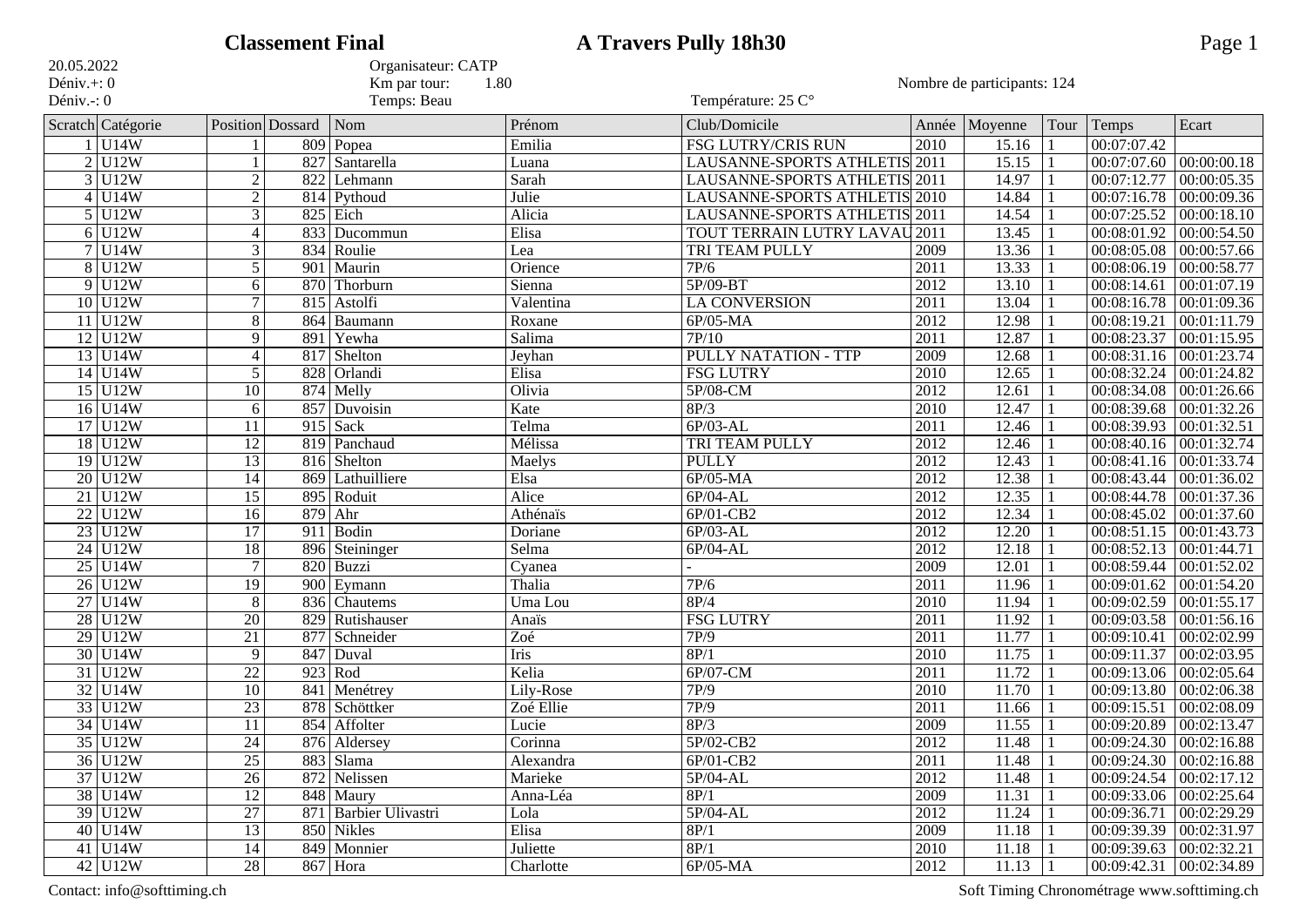|                 |                            |                        |                           |                              |                      |                   |                 |      |                           | Page 2                    |
|-----------------|----------------------------|------------------------|---------------------------|------------------------------|----------------------|-------------------|-----------------|------|---------------------------|---------------------------|
|                 | Scratch Catégorie          | Position Dossard       | Nom                       | Prénom                       | Club/Domicile        |                   | Année   Moyenne | Tour | Temps                     | Ecart                     |
|                 | 43 U12W                    | 29<br>925              | Schaller                  | Flavie                       | $6P/07-CM$           | 2012              | 11.10           |      | 00:09:44.03               | 00:02:36.61               |
| 44              | $\overline{\mathrm{U12W}}$ | $\overline{30}$<br>922 | Musat                     | Eva                          | 6P/07-CM             | 2011              | 11.09           |      | 00:09:44.27               | 00:02:36.85               |
| 45              | U14W                       | $\overline{15}$<br>840 | Prost                     | Valentine                    | 8P/10                | 2010              | 11.04           |      | 00:09:46.70               | 00:02:39.28               |
|                 | 46 U14W                    | $\overline{16}$        | 843 Terrier               | Clara                        | 9VP/5                | 2009              | 10.98           |      | 00:09:49.94               | 00:02:42.52               |
|                 | $47$ U12W                  | $\overline{31}$        | 917 Von Büren             | Cléa                         | $6P/03-AL$           | 2012              | 10.98           |      | 00:09:50.17               | 00:02:42.75               |
| 48              | U12W                       | $\overline{32}$        | 830 Aly-Maneint           | Alicia                       | <b>PULLY</b>         | $\overline{2012}$ | 10.97           |      | 00:09:50.67               | 00:02:43.25               |
| 49              | U12W                       | $\overline{33}$        | 904 Delessert             | <b>Jade</b>                  | $5P/10-BT$           | 2012              | 10.96           |      | 00:09:51.39               | 00:02:43.97               |
| 50              | U <sub>12</sub> W          | 34                     | $910$ Hogg                | Sophie                       | 6P/09-BT             | 2011              | 10.94           |      | 00:09:52.38               | 00:02:44.96               |
|                 | $51$ U14W                  | 17                     | 863 Habbar                | Rihane                       | 7P/1                 | 2010              | 10.90           |      | 00:09:54.33               | 00:02:46.91               |
| $\overline{52}$ | $\overline{\mathrm{U12W}}$ | $\overline{35}$        | 865 Clerc                 | Jade                         | $6P/05-MA$           | 2012              | 10.84           |      | 00:09:57.53               | 00:02:50.11               |
|                 | $53$ U12W                  | $\overline{36}$        | 887 Fardel                | Léonie                       | $6P/06-MA$           | 2012              | 10.84           |      | 00:09:57.53               | 00:02:50.11               |
|                 | 54 U14W                    | 18                     | 855 Bérange               | Nina                         | 8P/3                 | 2010              | 10.81           |      | 00:09:59.25               | 00:02:51.83               |
|                 | 55 U12W                    | 37                     | 914 Prieto Bosch          | Martina                      | $6P/03-AL$           | 2012              | 10.81           |      | 00:09:59.25               | 00:02:51.83               |
|                 | 56 U12W                    | $\overline{38}$        | 897 Conrad                | Elin                         | 5-6P/MULTI-CM        | 2011              | 10.81           |      | 00:09:59.48               | 00:02:52.06               |
|                 | $57$ U14W                  | $\overline{19}$        | 930 Rodrigues Veiga       | Leticia                      | 6P                   | 2010              | 10.79           |      | 00:10:00.68               | 00:02:53.26               |
|                 | 58 U12W                    | 39                     | 882 Mills                 | Lily                         | 6P/01-CB2            | 2012              | 10.76           |      | 00:10:02.40               | 00:02:54.98               |
| 59              | U12W                       | 927<br>40              | Sharon                    | Maya                         | $6P/02-CP$           | 2011              | 10.73           |      | 00:10:03.64               | 00:02:56.22               |
| 60              | U12W                       | 929<br>41              | Guillerma                 | <b>Sixtine</b>               | $6P/02-CB$           | 2012              | 10.73           |      | 00:10:03.64               | 00:02:56.22               |
| 61              | U14W                       | $\overline{20}$        | 852 Wullschleger          | $\overline{\mathrm{Man}}$ on | 8P/1                 | 2010              | 10.54           |      | 00:10:15.05               | 00:03:07.63               |
| 62              | U14W                       | 21                     | 811 Reichen               | Ebba                         | <b>PULLY</b>         | 2010              | 10.51           |      | 00:10:16.53               | 00:03:09.11               |
| 63              | U14W                       | $\overline{22}$        | 845 Baumberger            | Lily                         | 8P/1                 | 2010              | 10.51           |      | 00:10:16.53               | 00:03:09.11               |
| 64              | U14W                       | $\overline{23}$<br>851 | Seban                     | Emma                         | 8P/1                 | 2009              | 10.49           |      | 00:10:17.73               | 00:03:10.31               |
| $\overline{65}$ | $\overline{U12W}$          | $\overline{42}$        | 810 Maire                 | Morgane                      | <b>LAUSANNE</b>      | 2011              | 10.49           |      | 00:10:17.96               | 00:03:10.54               |
| 66              | U12W                       | $\overline{43}$        | $\overline{920}$ Bayeux   | Maylis                       | $6P/07-CM$           | 2012              | 10.46           |      | 00:10:19.42               | 00:03:12.00               |
| 67              | U12W                       | $\overline{44}$<br>868 | Jungen                    | Lucie                        | $6P/05-MA$           | 2011              | 10.41           |      | 00:10:22.56               | 00:03:15.14               |
| 68              | U12W                       | $\overline{45}$<br>885 | Volpert                   | Léa                          | 6P/01-CB2            | 2012              | 10.31           |      | 00:10:28.60               | 00:03:21.18               |
| 69              | $\overline{\mathrm{U14W}}$ | 24                     | 839 Hauert                | Charlotte                    | 8P/4                 | 2010              | 10.28           |      | 00:10:30.53               | 00:03:23.11               |
| 70              | U12W                       | $\overline{46}$        | 835 Isnard                | Mai Linh                     | <b>LA CONVERSION</b> | $\overline{2011}$ | 10.18           |      | 00:10:36.34               | 00:03:28.92               |
|                 | $71$ U12W                  | 47                     | 818 Munaron               | Alexandra                    | <b>LAUSANNE</b>      | 2012              | 10.14           |      | 00:10:39.26               | 00:03:31.84               |
|                 | 72 U12W                    | $\overline{48}$        | 894 Matti                 | Victoria                     | $5P/03-CB$           | 2012              | 10.09           |      | 00:10:42.18               | 00:03:34.76               |
|                 | 73 U14W                    | $\overline{25}$        | 838 Emch                  | Soraya                       | 8P/4                 | 2010              | 9.93            |      | 00:10:52.39               | 00:03:44.97               |
| 74              | U14W                       | $\overline{26}$<br>860 | Duran                     | Celia                        | 9VG/3                | 2009              | 9.92            |      | 00:10:53.12               | 00:03:45.70               |
| 75              | U12W                       | 49<br>884              | Vaquerizo                 | Luna                         | 6P/01-CB2            | 2012              | 9.88            |      | 00:10:56.04               | 00:03:48.62               |
|                 | 76 U14W                    | $\overline{27}$        | 837 Dopazo                | Inès                         | 8P/4                 | 2009              | 9.86            |      | 00:10:57.26               | 00:03:49.84               |
| 77              | $\overline{\mathrm{U12W}}$ | $\overline{50}$        | 832 Hellstroem            | Leonie                       | <b>LAUSANNE</b>      | 2012              | 9.82            |      | 00:11:00.14               | 00:03:52.72               |
| 78              | U14W                       | 28<br>859              | Clément                   | Laïna                        | 9VG/3                | 2009              | 9.77            |      | 00:11:03.32               | 00:03:55.90               |
|                 | 79 U14W                    | 29                     | 842 Penetra Carolo Negrão | Rosa                         | 9VP/5                | 2009              | 9.70            |      | 00:11:07.70 00:04:00.28   |                           |
|                 | 80 U12W                    | $\overline{51}$        | 899 Stathopoulos          | Zoé                          | 5-6P/MULTI-CM        | 2012              | 9.66            |      | $00:11:10.62$ 00:04:03.20 |                           |
|                 | $81$ U12W                  | $\overline{52}$        | $928$ Lecy                | Lara                         | <b>PULLY</b>         | 2012              | 9.63            |      | $00:11:13.24$ 00:04:05.82 |                           |
|                 | 82 U12W                    | $\overline{53}$        | 919 Du Roy De Blicquy     | Océane                       | $6P/07-CM$           | 2012              | 9.55            |      |                           | $00:11:18.35$ 00:04:10.93 |
|                 | 83 U12W                    | 54                     | 903 Reymondin             | Lily-Rose                    | 5P/07-MA             | 2012              | 9.43            |      | $00:11:27.13$ 00:04:19.71 |                           |
|                 | 84 U12W                    | $\overline{55}$        | 880 Campos Santos         | Luana                        | 6P/01-CB2            | 2011              | 9.42            |      | 00:11:28.11               | 00:04:20.69               |
|                 | 85 U12W                    | 56                     | $902$ Rey                 | Alice                        | 7P/6                 | 2011              | 9.35            |      |                           | 00:11:32.76 00:04:25.34   |
|                 | $86$ U12W                  | 57                     | $892$ Hugger              | Rheata                       | 5P/03-CB             | 2012              | 9.31            |      | 00:11:36.16               | 00:04:28.74               |
|                 | $87$ U12W                  | 58                     | 893 Karakoyun             | Fatma Zehra                  | 5P/03-CB             | 2012              | 9.31            |      |                           | 00:11:36.39 00:04:28.97   |